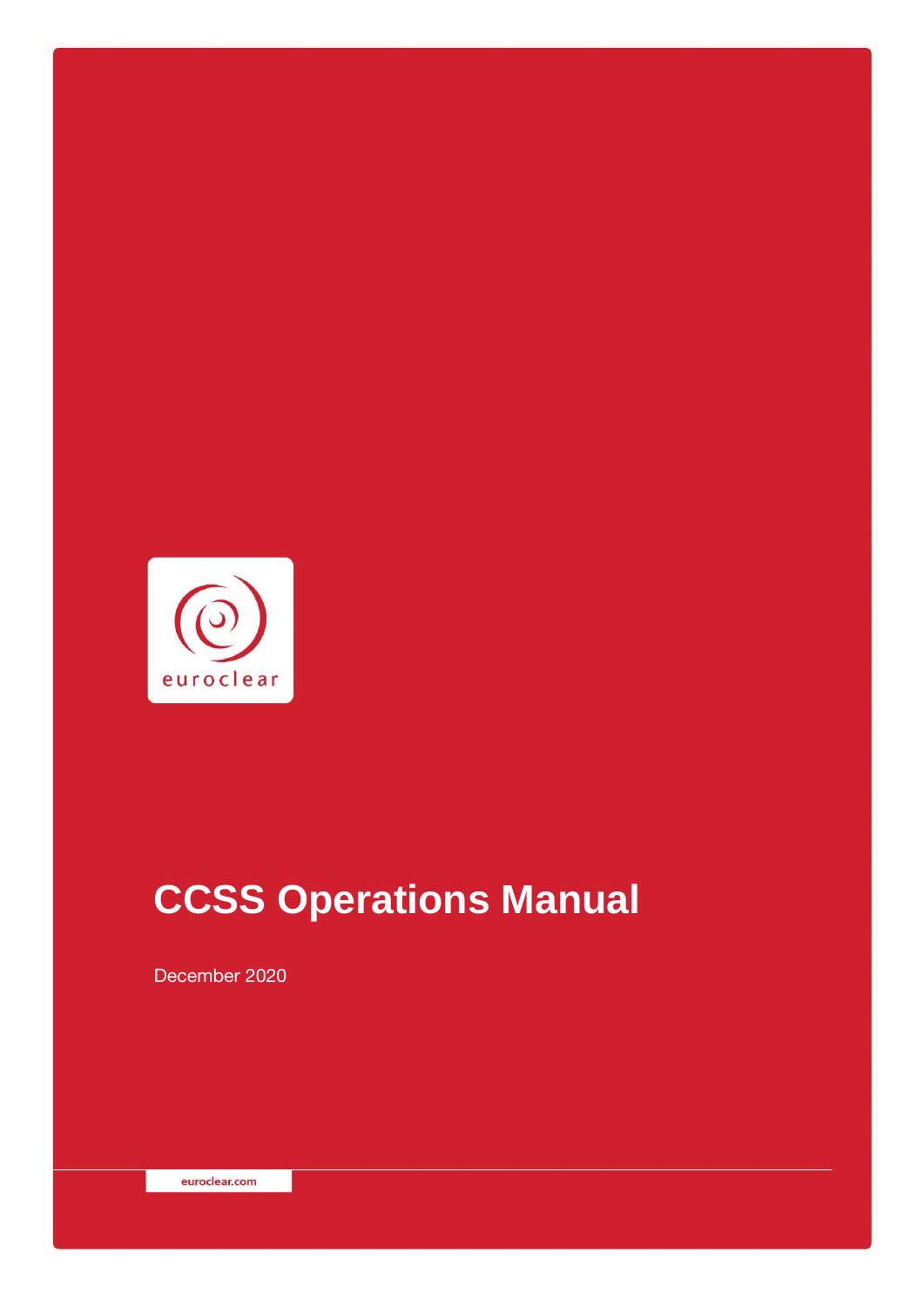#### **Preface**

This Manual and the CREST Reference Manual (as modified, amended or replaced from time to time) describe the CREST Courier and Sorting Service (CCSS) provided by Euroclear UK & Ireland Limited (EUI) (the 'CCSS Operator').

For completeness, this Manual describes steps to be taken by CREST registrars, CREST members and other users and participants in relation to the CCSS; EUI accepts no liability should they fail to do so.

Unless stated otherwise, words and expressions defined in the Glossary of the CREST Reference Manual shall have the same meaning when used in this document.

**Document title: CCSS Operations Manual**

**Version:** 2020-01

**Effective date:** 07/12/2020

**Changes made:** Changes to the CREST Courier and Sorting Service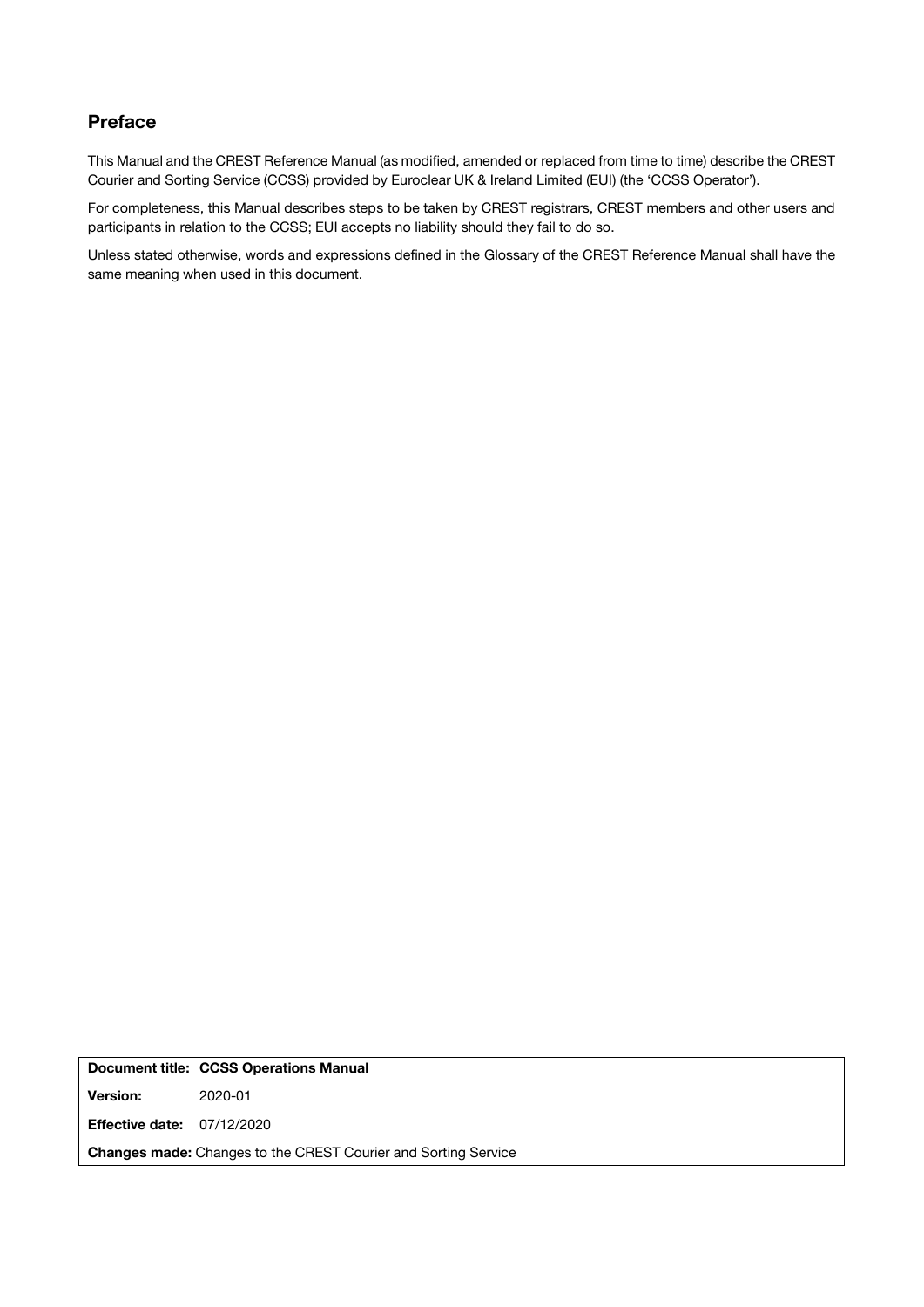## **Contents**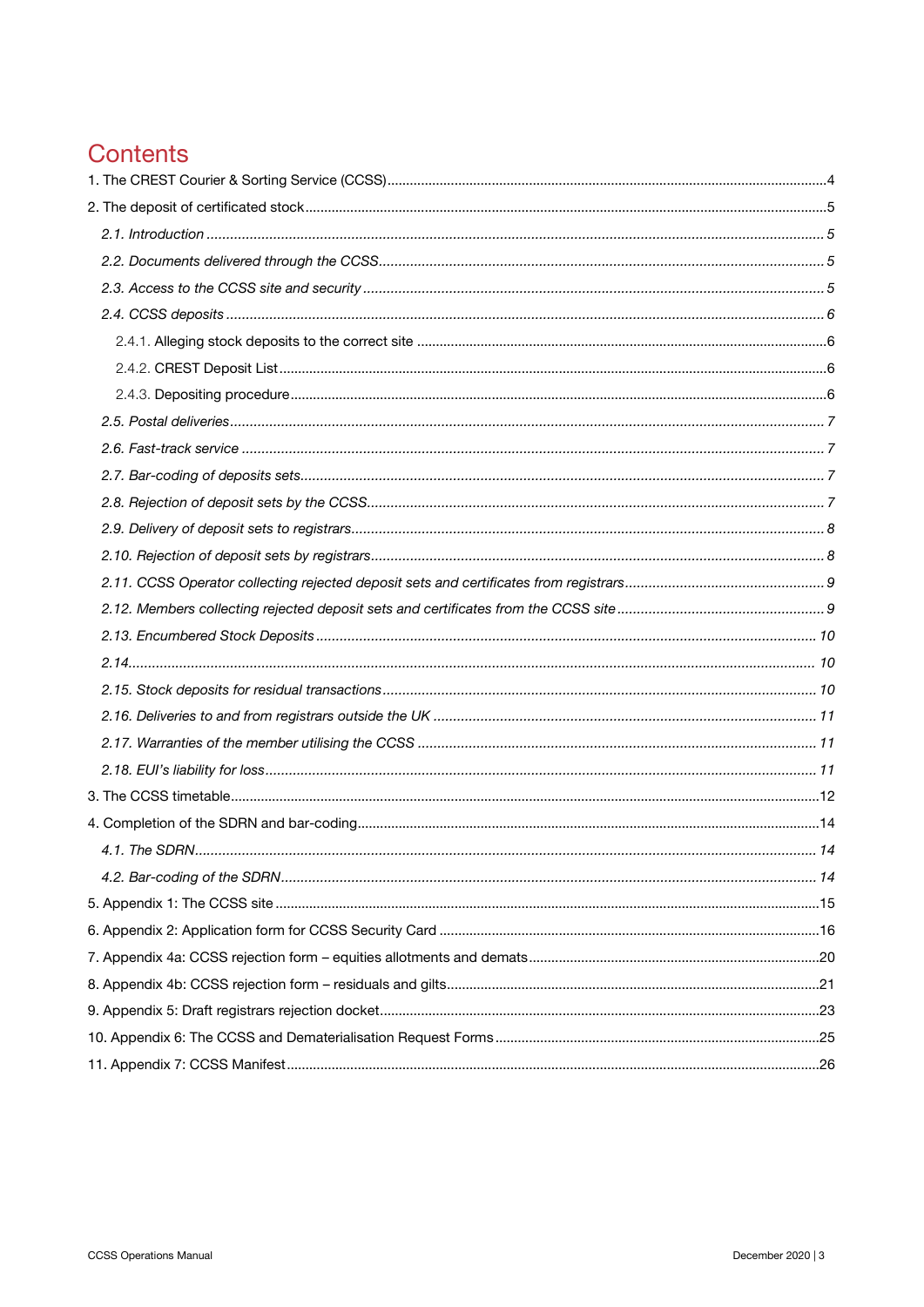# <span id="page-3-0"></span>1. The CREST Courier & Sorting Service (CCSS)

The CCSS is operated by EUI and comprises the following services as explained and described in this Manual:

- the operation of one CCSS site in the city of London as the central delivery point for certificated transactions between members and registrars. The address of the CCSS site is contained in Appendix 1:
- the receipt of deposit sets<sup>1</sup> from depositing members;
- the bar-coding of the Stock Deposit Reference Number (SDRN<sup>2</sup>) onto those deposit sets where the SDRN is applied manually by the member or where the barcode produced by the member is not legible;
- the operation of the 'CCSS Accept' function which releases electronic details of the stock deposit transaction to the appropriate registrar consequent upon the CCSS Operator processing the associated deposit set;
- the sorting, by registrar and alphabetically or by name of undertaking within each registrar, of deposit sets that have completed 'CCSS Accept';
- the delivery of deposit sets that have completed 'CCSS Accept' to registrars and the collection of rejected deposit sets and share certificates from registrars, according to an enforceable timetable;
- the provision of services that facilitate the delivery of stock deposits for transactions that settle through the residual mechanism;

-

<sup>1</sup> Each CREST Transfer Form, CREST Dematerialisation Form, allotment letter or stock transfer form (as applicable) together with any documents relating to and submitted with such form or letter (for example, share certificates) is referred to in this Manual as a deposit set.

<sup>&</sup>lt;sup>2</sup> See Section 4.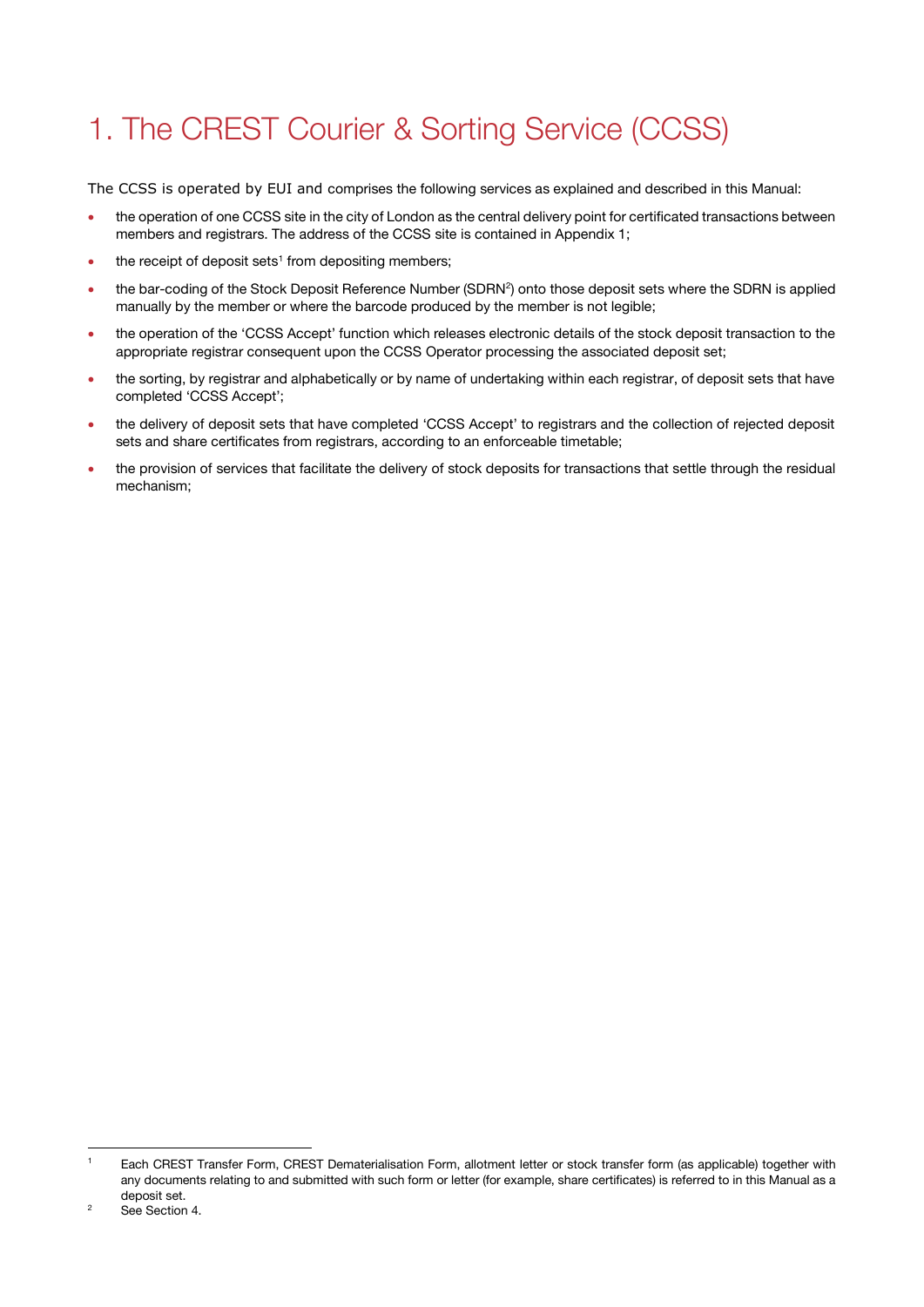# <span id="page-4-0"></span>2. The deposit of certificated stock

### <span id="page-4-1"></span>2.1. Introduction

CREST stock deposit functionality enables investors to change the form in which securities are held from certificated to uncertificated, either as a result of a transfer from a certificated investor to a member or as a result of a member dematerialising (or rematerialising) part of his own certificated (or uncertificated) holding.

In relation to conversions from certificated to uncertificated form, the stock deposit functionality is only used where the deposit takes place by means of the CCSS. If the CCSS is not used, EUI takes no part in (and has no responsibility for) the mechanism employed.

Members may deposit and collect deposit sets and certificates by means of the CCSS either by accessing the CCSS site (Section 2.3) or through the post (Section 2.5).

#### <span id="page-4-2"></span>2.2. Documents delivered through the CCSS

The CCSS may be used in respect of the following documents only:

- by members, in accordance with the terms of this Manual, for the deposit of:
	- a) CREST Transfer Forms in the form prescribed under the Stock Transfer Act 1963 for use where units of a security are transferred to a member to be held by him in uncertificated form;
	- b) CREST Dematerialisation Forms (where these relate to sales). For transition, CREST Dematerialisation Forms are delivered direct to the registrar by the CREST Member. No CCSS processing is involved (see Appendix 6);
	- c) allotment letters for a CREST security where the transferee is a member; and
	- d) deposit sets, including a stock transfer form, for the transfer of securities by the residual mechanism (see Section 2.15).

The CCSS Operator rejects any other item deposited at the CCSS site.

- by registrars, in accordance with the terms of this Manual, for the delivery of:
	- a) rejected deposit sets; and
	- b) certificates.

#### <span id="page-4-3"></span>2.3. Access to the CCSS site and security

Only those members, or their appointed couriers, who carry CCSS Security Cards issued by the CCSS Operator will be permitted access to the CCSS site. In situations where it is not possible for the card to be provided, the CCSS Security Card unique reference will need to be provided on any accompanying documentation or electronic device. Applications for CCSS Security Cards must be made to the CCSS Operator using the form attached as Appendix 2, whereby the member confirms to the CCSS Operator that they will comply with the security provisions set out in this Manual and as otherwise prescribed from time to time by the CCSS Operator. This form also requests the member to specify which CREST Participant ID(s) should be associated with those CCSS Security Cards. Each member may have one or more CREST Participant ID(s) associated with the CCSS Security Card issued to them.

The CCSS Security Card carries a unique reference which is used by the CCSS Operator to identify the CREST Participant ID(s) associated with the member. The member is responsible for the safekeeping of the card(s) issued to him.

In the event of the loss of a CCSS Security Card, the member must inform the CCSS Operator immediately. A formal replacement card will be issued by the CCSS Operator (usually within two business days from the date of notification) for collection at the CCSS site. Appropriate ID will be required to collect the replacement card. The member will be charged for the issuing of a replacement card according to EUI's published tariff from time to time.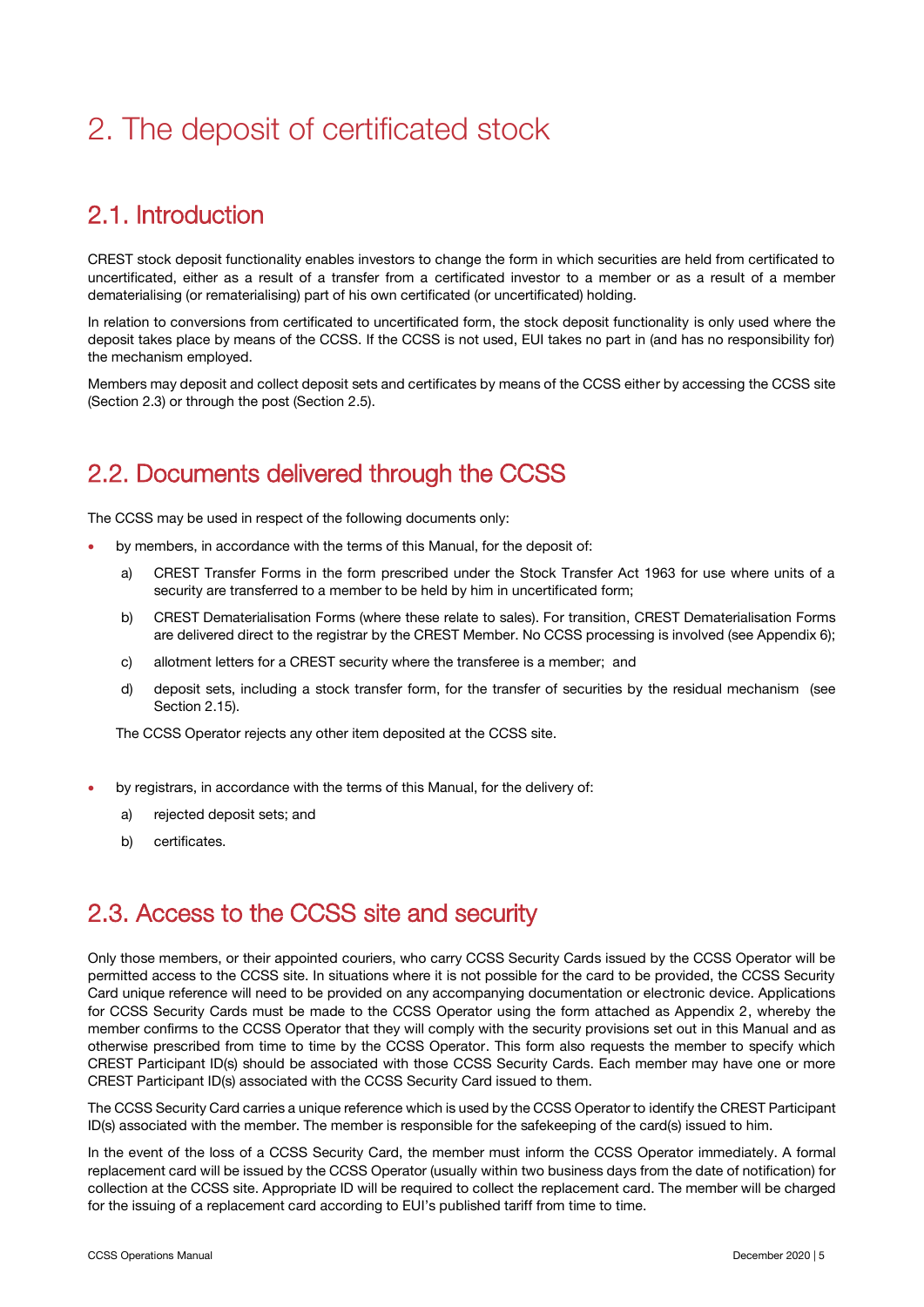Any member attempting to circumvent the security procedures for access to the CCSS site, or attempting to gain entry to areas which are prohibited to members or unauthorised access generally, will be removed from the premises by the CCSS Operator and the local police informed of the incident.

<span id="page-5-0"></span>The CCSS Operator reserves the right to search any person within the CCSS site.

## 2.4. CCSS deposits

#### <span id="page-5-1"></span>2.4.1. Alleging stock deposits to the correct site

Each deposit set lodged at the CCSS site must have an equivalent CREST stock deposit transaction (or Electronic Data Capture - EDC<sup>3</sup>) alleged to the CCSS site. Where members have their EDC currently set to a previous CCSS site in Leeds, Glasgow or Dublin and are unable to change to allege to the site in London, members can continue to allege their EDC to these sites. The CCSS Operator will automatically map any EDCs lodged to these sites and default them to London. **Members are only able to lodge deposit sets at the CCSS site in London as the sites in Leeds, Glasgow and Dublin are no longer operational.**

#### <span id="page-5-2"></span>2.4.2. CREST Deposit List

Deposit sets must be deposited by members under the cover of a CREST Deposit List. Members must ensure that the deposit sets attached to the CREST Deposit List all relate to the same CREST Participant ID as annotated on the CREST Deposit List. A maximum of 20 deposit sets can be attached to a CREST Deposit List.

Two copies of the CREST Deposit List must be completed by the member. Where only one CREST Deposit List is deposited, the CCSS Operator will contact the member who will have the opportunity to fax/scan a further CREST Deposit List to the CCSS site. If the member fails to provide a copy of the CREST Deposit List by the time agreed between the CCSS Operator and the member, the CCSS Operator will reject the CREST Deposit List.

All attachments to a CREST Deposit List should be securely attached through use of a bulldog clip or elastic bands or similar. Attachments to CREST Deposit Lists should not be stapled or pinned to the CREST Deposit List.

Once a CREST Deposit List has been successfully deposited at the CCSS site and a receipt issued, the member may not gain access to either the CREST Deposit List or the attachments to the CREST Deposit List from the CCSS nor require their return.

The CCSS Operator does not store deposit sets overnight, other than rejected deposit sets awaiting collection. The CCSS Operator does not stockpile overnight deposit sets that have been deposited in advance of the stock deposit transaction being alleged to the CCSS; such deposit sets will be rejected by the CCSS Operator. Members must adhere to the CCSS timetable set out in Section 3 of this Manual.

#### <span id="page-5-3"></span>2.4.3. Depositing procedure

Upon gaining access to the CCSS site, the member passes to the CCSS Operator all the deposit sets to be deposited. The number of deposit sets attached to each CREST Deposit List is then checked by the CCSS Operator and, where the number of items deposited equates to the number of items recorded on the CREST Deposit List, the CCSS Operator stamps both copies of the CREST Deposit List and returns one copy to the member as a receipt. The CCSS Operator retains the other copy of the receipt. The CCSS Operator files the receipts by CREST Participant ID within date of receipt. No further checking is undertaken by the CCSS Operator.

Where the number of items deposited does not equate to the number of items recorded on the CREST Deposit List, the CCSS Operator will contact the member who will have the opportunity to fax/scan a corrected CREST Deposit List to the CCSS site so as to enable the CCSS Operator to proceed as described above. If the member fails to provide a corrected CREST Deposit List by the time agreed between the CCSS Operator and the member, the CCSS Operator will reject the CREST Deposit List.

Alternatively, the member may decide to correct, and countersign, the CREST Deposit List in the presence of the CCSS Operator who should then receipt the CREST Deposit List.

 $\overline{3}$ The ASDN transaction.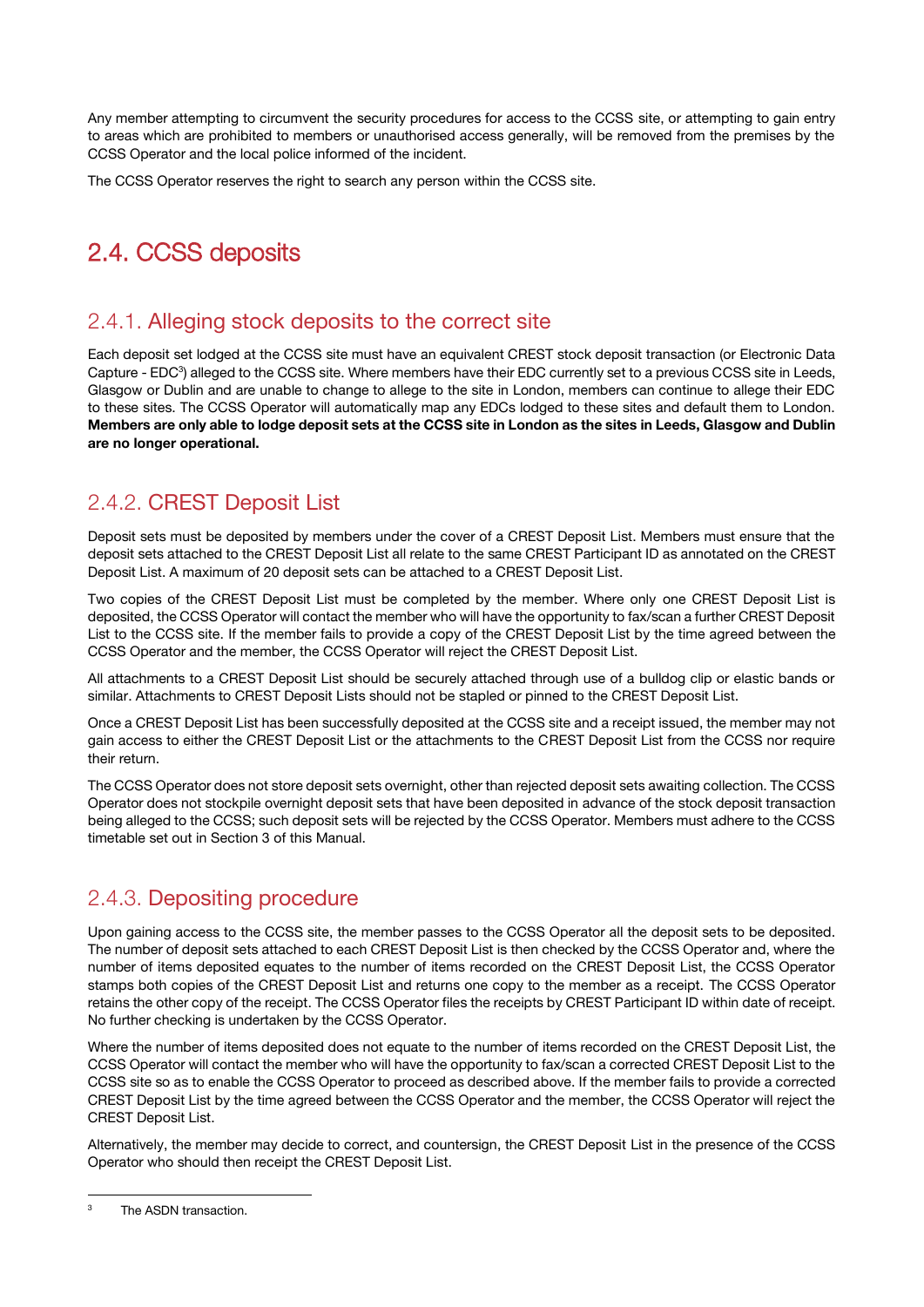#### <span id="page-6-0"></span>2.5. Postal deliveries

In addition to a member lodging deposit sets at the CCSS site, deposit sets may also be delivered to any CCSS site through the post. **Postal deliveries to and from the CCSS Site will be at the member's/user's own risk.**

In either case, members must continue to utilise a CREST Deposit List. Where the number of deposits sets attached to a CREST Deposit List does not equate to the number of items recorded on the CREST Deposit List, the CCSS Operator will contact the member who will have the opportunity to fax/scan a corrected deposit list to the CCSS site. If the member fails to provide a corrected CREST Deposit List by the time agreed between the CCSS Operator and the member, the CCSS Operator will reject the CREST Deposit List.

Members will receive rejected deposit sets, certificates and any receipts prepared by the CCSS site in respect of deposit sets delivered through the post in the same way from the CCSS Operator.

Postal deliveries do only form part of the CCSS from the moment of receipt at the CCSS site or, in the case of returns by postal delivery, up to the moment of dispatch from the CCSS site.

Where a receipt is issued, the member has two choices, either it is returned to the member (at the member's risk) by the CCSS Operator by first class post together with any rejected deposit sets and certificates. The cost of the return postage will be passed on by EUI to the member using the service. Otherwise the member (at the member's risk) can provide EUI with a pre-paid envelope which will be used to return receipts.

#### <span id="page-6-1"></span>2.6. Fast-track service

The fast-track service is predominantly for high value items or deposits that members deem urgent. Additional charges apply to this service; please refer to the EUI published tariff.

Members using this service are required to contact the CCSS Operator to arrange for a fast-track stock deposit. They may either present the CREST Deposit List and related deposit sets to the CCSS Operator at the CCSS site or they may fax/scan a copy of the CREST Deposit List and the CREST Transfer Form to the CCSS Operator at the CCSS site during the service hours set out in the CCSS timetable, being between 08:30 and 15:00 on a normal service day. Where members decide to fax/scan the CREST Deposit List and the CREST Transfer Form, the CCSS Operator will immediately, upon receipt of the CREST Deposit List and the CREST Transfer Form, perform the CCSS Accept function subject to the limitation set out in the CCSS timetable.

Following completion of the CCSS Accept function, the Member must make his own arrangements for delivery of the fast-track deposit set(s) to the relevant registrar(s). Delivery of the fast-track deposit-set(s) does not form part of the CCSS.

#### <span id="page-6-2"></span>2.7. Bar-coding of deposits sets

Members should bar-code the Stock Deposit Reference Number (SDRN) on the deposit set(s). If the SDRN is only applied manually, the CCSS Operator will bar-code the SDRN on the deposit sets. The member will be charged by EUI for each bar-code applied by the CCSS Operator according to EUI's published tariff from time to time.

**Where the CCSS Operator is unable to read a manually applied SDRN, or where there is doubt about particular characters (for example where a 'D' could be a '0' or an 'O') the deposit set will be rejected.**

#### <span id="page-6-3"></span>2.8. Rejection of deposit sets by the CCSS

The CCSS Operator rejects deposit sets in the following circumstances (please note this list is not exhaustive):

- the deposit set does not include at least one of the following as appropriate, a CREST Transfer Form, a CREST Dematerialisation Form, an allotment letter or a stock transfer form;
- no Stock Deposit Reference Number is present on the deposit set;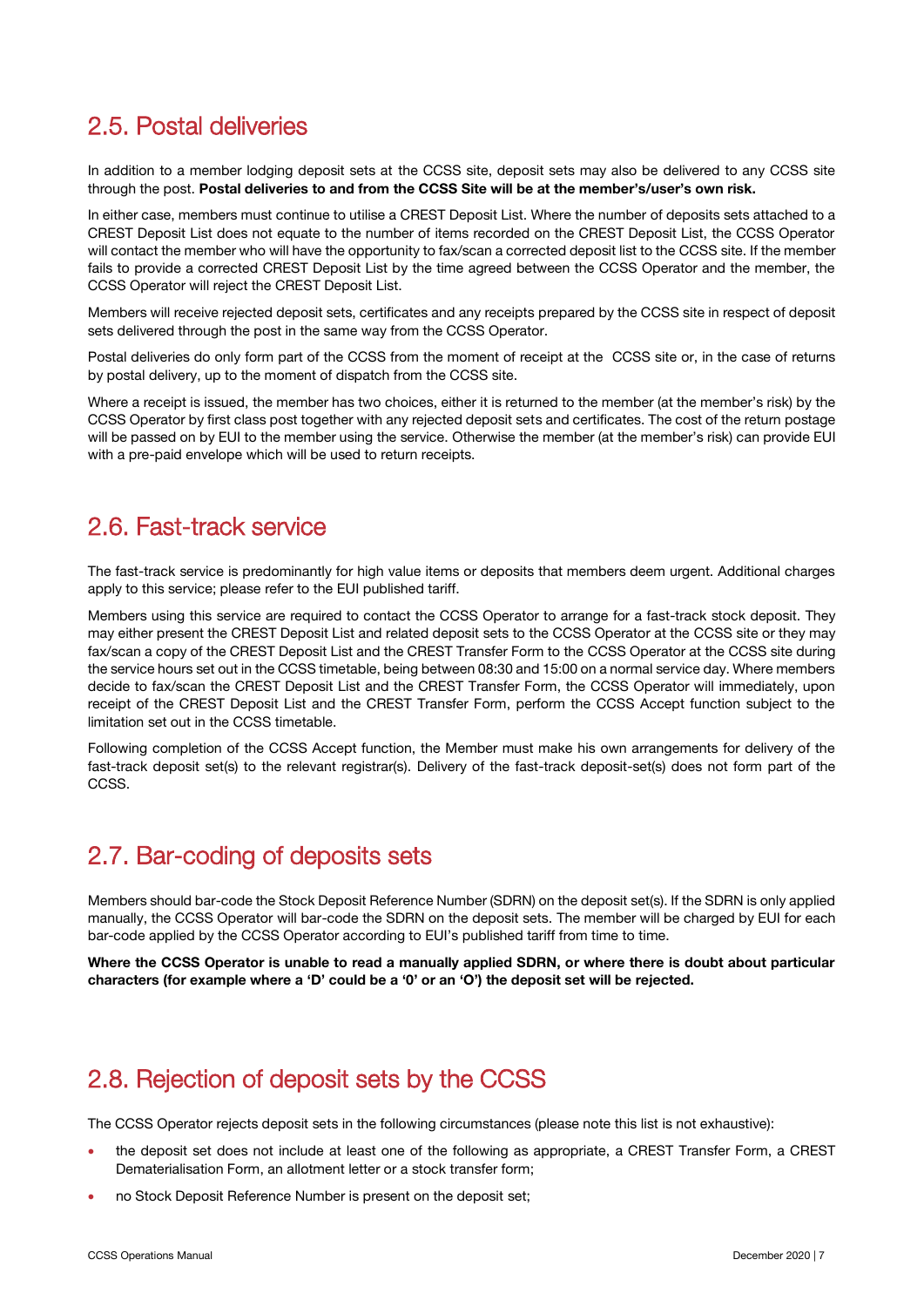- the Stock Deposit Reference Number, applied manually or bar-coded, is illegible;
- the Stock Deposit Reference Number cannot be identified by the CREST system;
- the Transaction Status of the stock deposit transaction in CREST indicates 'Not completed';
- the Participant Transaction Status of the depositor in CREST does not indicate 'Fully Input';
- the Participant Transaction Status of the CCSS in CREST does not indicate 'Alleged to you';
- the ISIN is disabled in CREST;
- the Participant is disabled in CREST.

The CCSS Operator continues the CCSS Accept procedures in relation to deposit sets on the day of receipt until 20:00, at which time all deposit sets not accepted successfully will be rejected. In reality the CCSS Operator concludes the CCSS Accept procedure at 17:00 in order to prepare the documents for courier dispatch for delivery to UK registrars by 09:00 on the next business day and to non-UK registrars<sup>4</sup> by 09:00 on the third business day following CCSS Accept.

Each rejected deposit set is covered by a rejection form completed by the CCSS Operator. This form indicates the reason for the rejection<sup>5</sup>. Rejected deposit sets are available for collection by the member from 08:30 on the business day following collection from registrars.

Rejected deposit sets may be re-deposited at the CCSS site, if necessary, under the cover of a new CREST Deposit List and/or new SDRN.

#### <span id="page-7-0"></span>2.9. Delivery of deposit sets to registrars

Those items which have successfully completed 'CCSS Accept' by the CCSS Operator will be sorted by registrar, and alphabetically or by name of undertaking within that registrar, on the day of CCSS Accept. These items are normally delivered to each registrar by the CCSS Operator by 09:00 on the next business day, and in the case of non-UK registrars<sup>6</sup>, by 09:00 on the third business day following CCSS Accept. All deliveries to (and collections from) registrars will be arranged by the CCSS Operator. Registrars do not hold CCSS Security Cards.

Upon delivery, each registrar receives a security satchel or (where volumes are higher) a security crate, each of which should contain, sorted alphabetically or by name of undertaking:

- a number of packages containing deposit sets; and
- a manifest listing the SDRN of each deposit set contained in the security satchel or the crate. The manifest also lists the total number of deposit sets contained in the security satchel or the crate.

The registrar, or his agent, is required to sign, time and date the CCSS Operator's delivery note and must inform EUI on each occasion that an item is not delivered in accordance with the CCSS timetable.

#### <span id="page-7-1"></span>2.10. Rejection of deposit sets by registrars

Once the process of CCSS Accept has been completed, CREST creates an RUR Stock Deposit Response (LSDP), containing the information on the stock deposit transaction input by the member, which will be made available to the registrar.

Registrars only register the transfer consequent upon the delivery of a deposit set bearing the same SDRN and being, in all material respects, the same as the RUR Stock Deposit Response.

A registrar will normally reject an RUR Stock Deposit Response where he is unable to process the transfer. The reason for the rejection should be annotated on a Registrar's Rejection Docket<sup>7</sup> which is appended by the registrar to the rejected deposit set.

Registrars should register or reject deposit sets received by 09:00 no later than 12:00 on the next business day.

 $\overline{4}$ <sup>4</sup> Non-UK registrars are registrars located outside the UK in the Republic of Ireland, Jersey, Guernsey or the Isle of Man.<br><sup>5</sup> An example of this form is etterbed as Annondix 4.

 $5$  An example of this form is attached as Appendix 4.

<sup>6</sup> Non-UK registrars are registrars located outside the UK in the Republic of Ireland, Jersey, Guernsey or the Isle of Man.

See Appendix 5.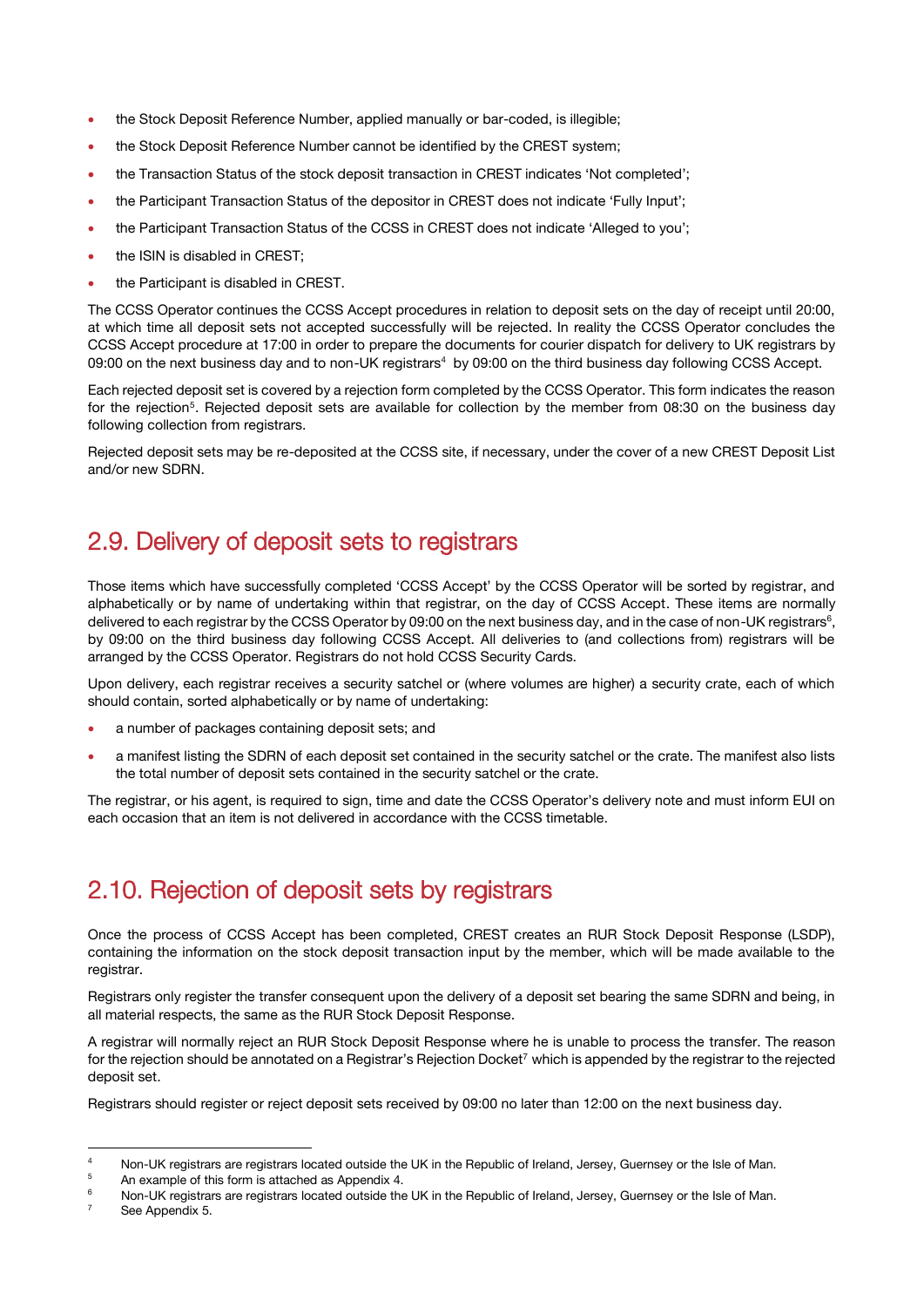## <span id="page-8-0"></span>2.11. CCSS Operator collecting rejected deposit sets and certificates from registrars

The CCSS Operator arranges for the collection of rejected deposit sets and certificates from each of the registrars on each business day.

Registrars should sort certificates and rejected deposit sets by CREST Participant ID. Where no CREST Participant ID is present on the RUR Stock Deposit Response, the registrar should locate the relevant CREST Participant ID from the stamp of 'Depositing System-User' box on the CREST Transfer Form. Where no CREST Participant ID is present on the RUR Stock Withdrawal Response (LSWP), the registrar should sort the certificates by the Debit Party ID.

Registrars should, wherever possible, annotate the Transaction ID of the RUR Stock Withdrawal Response (LSWP) on any certificates issued. Registrars should, wherever possible, annotate the Transaction Reference of the RUR Stock Deposit Response (LSDP) on any balance certificates issued. These references enable members to link the certificate produced to the original stock withdrawal or stock deposit transaction.

Registrars wishing to deliver rejected deposit sets and certificates must adhere to the packaging procedure set out below:

- sort rejected deposit sets and certificates by CREST Participant ID;
- use a separate package for each CREST Participant ID;
- pack the rejected deposits set and certificates into one or more securely sealed package(s);
- place the package(s) into one or more security crate(s);
- complete a CCSS manifest<sup>8</sup> for each security crate detailing the number of packages for each CREST Participant ID per security crate and place it together with the relevant package(s) in the security crate;
- make the securely sealed crate(s) available for the CCSS Operator to arrange collection; and
- follow such instructions relating to the packaging and collection of rejected deposit sets and certificates as reasonably given by the CCSS Operator.

#### **Registrars should not pack more than 50 items in a single package.**

#### **Any use of the CCSS for the delivery of rejected deposit sets and certificates not packaged in accordance with the packaging procedure and recommended limit of items per package will be at the sender's own risk.**

Once the CCSS Operator has arranged for the security crate(s) to be delivered to the CCSS site:

- the crate(s) is/are opened;
- the number of sealed packages for each CREST Participant ID is reconciled against the CREST Participant ID and number of sealed packages specified on the CCSS manifest in the crate; and
- each sealed package is sorted for collection at the CCSS site.

The CCSS Operator does not open any sealed packages (or process the document(s) contained in any sealed package).

Should the CCSS Operator establish a discrepancy between the number of sealed packages per CREST Participant ID specified on the CCSS manifest by the registrar and the number of sealed packages per CREST Participant ID in the security crate received at the CCSS site, the CCSS Operator will contact the relevant registrar as soon as possible to enable identification and retrieval of the missing sealed package. If necessary, the CCSS Operator will, upon request by the registrar, return the sealed packages to the registrar to allow them to complete their investigation.

## <span id="page-8-1"></span>2.12. Members collecting rejected deposit sets and certificates from the CCSS site

The CCSS Operator makes the sealed packages containing rejected deposit sets and certificates available for collection from 08:30 on each business day. Members are required to inform EUI on each occasion that an item is not made available to them in accordance with the CCSS timetable.

<sup>&</sup>lt;sup>8</sup> See Appendix 7.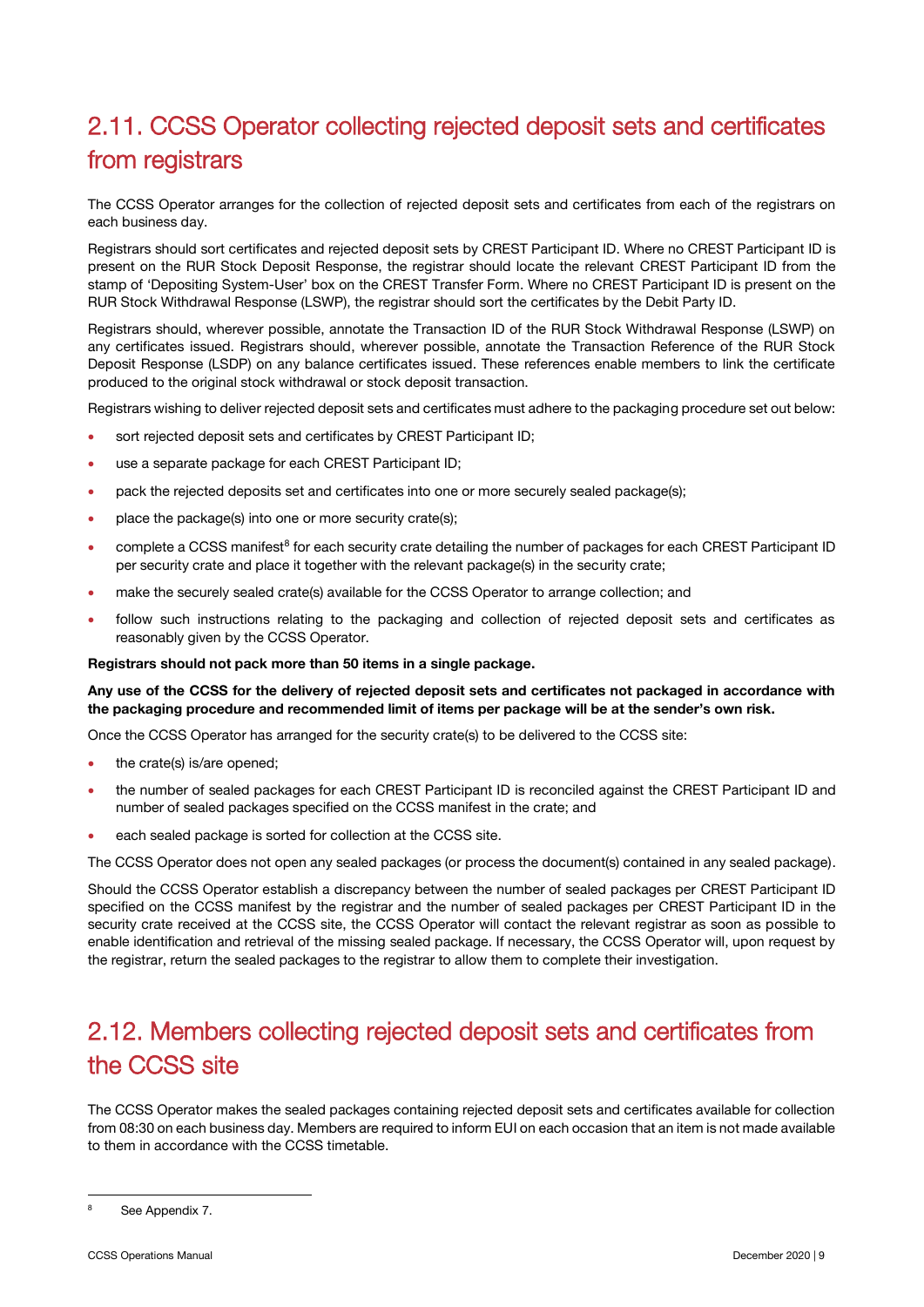Members can collect sealed packages by the CREST Participant ID(s) associated with their CCSS Security Card. Upon presentation of the CCSS Security Card, or unique CCSS Security Card reference, the CCSS Operator will identify all sealed packages available for collection and a printed receipt, signed by the collecting member, is kept by EUI.

## <span id="page-9-0"></span>2.13. Encumbered Stock Deposits

The CCSS Operator will not generally accept stock deposits which have documents attached other than those required for cover i.e. certificates. Where other documents are attached such deposit sets are referred to as 'encumbered stock deposits' and will, where identified, be rejected by the CCSS. Registrars will not process these as standard stock deposits because of the additional and specialised administration required to process the legal documents.

#### 2.14.

<span id="page-9-1"></span>*Section intentionally blank.* 

## 2.15. Stock deposits for residual transactions

The CCSS Operator will accept deposit sets for transactions where members have opted to use the residual stock transfer mechanism. This service is not a means of converting securities into uncertificated form, but is simply intended as a mechanism for a seller of uncertificated securities to deliver the certificates and the relevant form of transfer to the buyer or his agent.

#### **The service is used by members at their own risk.**

The procedures for residual deposits differ from procedures for depositing certificated stock described in Section 2.4 as shown below.

Members should complete **a CREST residual delivery docket** for residual deposits. Residual deposit sets should not be included on CREST deposit lists as normal stock deposits. The CCSS does not undertake any form of scrutiny of the deposit sets.

The seller completes the appropriate stock transfer form as normal, and a CREST residual delivery docket which is a form to assist in the movement of the deposit set between the CCSS site and CREST members.

The CREST member annotates the CREST residual delivery docket with the Stock Deposit Reference Number (SDRN)<sup>9</sup> which is a concatenation of the Participant ID and CREST transaction reference allocated by the CREST member when the Residual (RES) instruction was input (or split). The form allows for the SDRN to be bar-coded by the seller to reduce the risk of errors occurring. If the SDRN is not bar-coded by the depositing member then the CCSS will add the barcode (the depositing member will be charged the standard tariff as for bar-coding stock deposits).

Six additional boxes are present on the CREST residual delivery docket to facilitate CREST residual processing. These are the CREST Participant ID, the firm name of the buyer and the seller and the CCSS location of the buyer and the seller. Normally a CREST member will have one CREST Participant ID which will be the participant ID of their main membership: for LSE member firms, this is usually their member firm code. CREST members have been notified of their CREST Participant ID as part of the CCSS procedures.

Stock should be deposited with the CCSS Operator at the latest by 15:00 on the day before intended settlement date. If accepted, the residual deposit will be available for collection by the buyer from 08:30 the next morning or if rejected by the CCSS, it will be available for collection by the seller from 08:30 the next morning. For the avoidance of doubt, members should be aware that CREST does not monitor the intended settlement date. CREST does not reject residual deposits received after that time.

See Section 4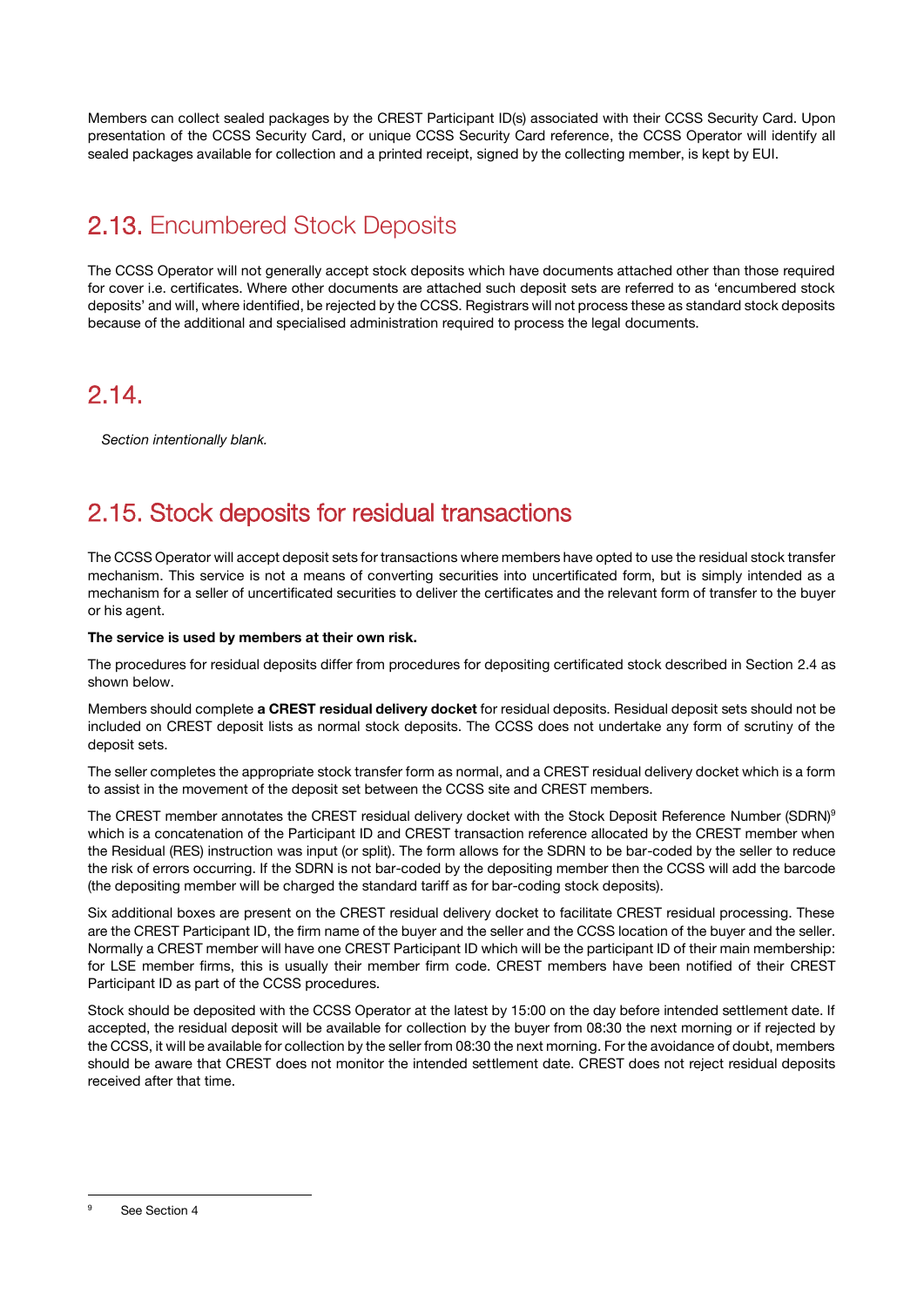### <span id="page-10-0"></span>2.16. Deliveries to and from registrars outside the UK

Due to location and logistics, deliveries to and from registrars located in the Republic of Ireland, Jersey, Guernsey and the Isle of Man ('non-UK registrars') are subject to an extended timetable. Deliveries to these locations will be completed up to a maximum of two days after the standard delivery times applicable to registrars based in the UK.

At the point of delivery, the CCSS Operator arranges for the collection of any items that are being returned to members and brokers by non-UK registrars. If necessary, non-UK registrars can contact the CCSS Operator to arrange for collection.

<span id="page-10-1"></span>Please refer to Section 3 for an overview of the applicable timetable.

## 2.17. Warranties of the member utilising the CCSS

By delivering any documentation to EUI at the CCSS site, the depositing member authorises EUI (as CCSS Operator) to deliver such documents as its agent to the relevant issuers, the issuers agent or other person to whom they are to be delivered, and agrees to be treated for all purposes as the person actually so delivering such documents.

The depositing member warrants, represents and undertakes to EUI that each form of transfer presented by or for it through the CCSS has been properly and validly executed (whether executed by the member or by any other person).

The depositing member acknowledges that the services provided by the CCSS do not include checking documents for accuracy or completeness and that EUI accepts no liability to the depositing member or any other person in respect of any documents attached to the CREST Deposit List which do not comprise part of a deposit set listed in the CREST Deposit List.

The depositing member warrants, represents and undertakes that the member will not convert or seek to convert any security held by it in certificated form if it is aware of any want of or defect in its title to such security. EUI shall have no responsibility, and shall have no duty, in respect of any inaccuracy or defect in, or omission from or in relation to, any such documentation as deposited with the CCSS from time to time.

#### <span id="page-10-2"></span>2.18. EUI's liability for loss

EUI's liability in connection with any facility or service provided by the CCSS is limited in the manner set out in the CREST Reference Manual.

#### **Members and registrars should not pack more than 50 items in a single package or security satchel.**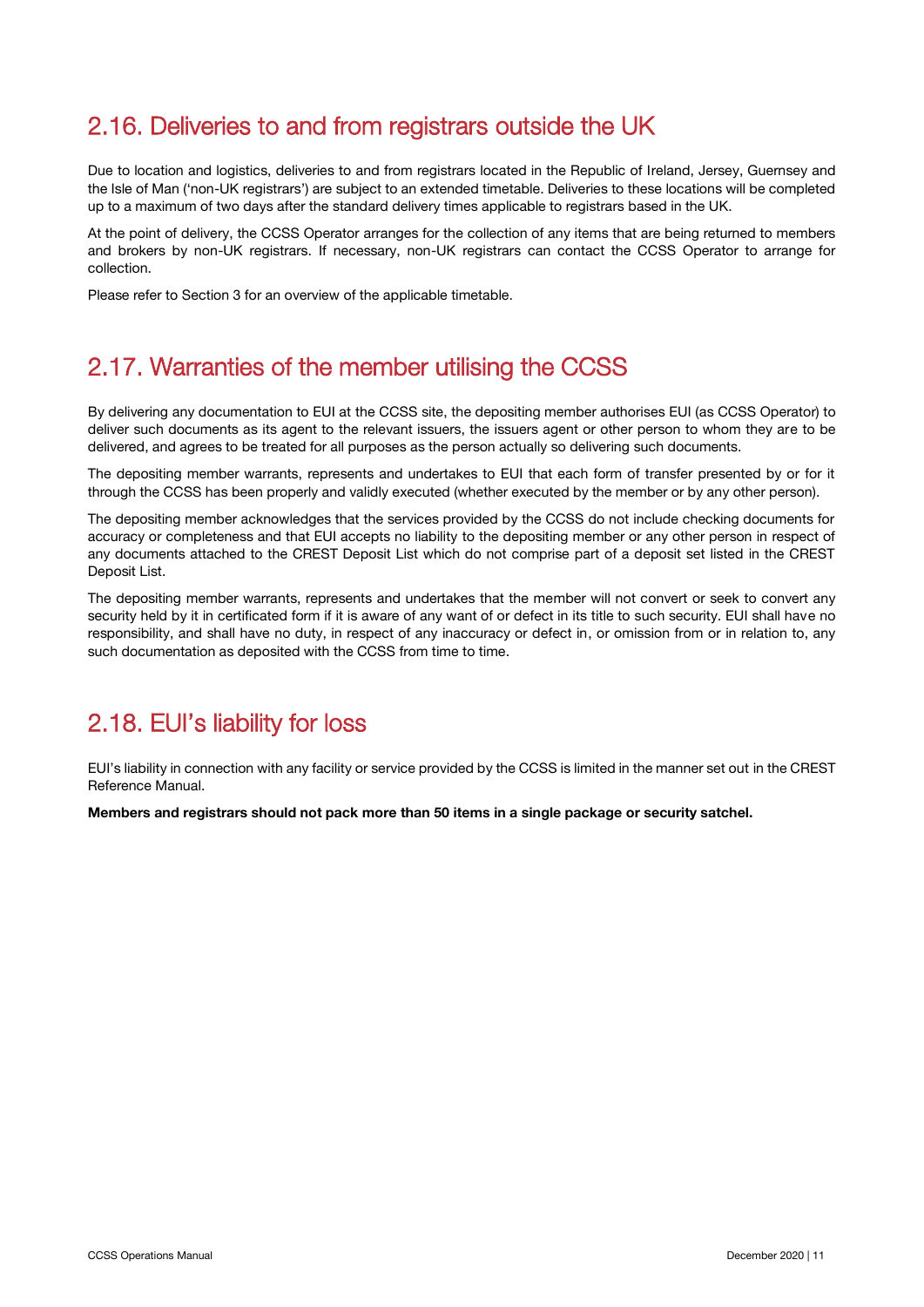## <span id="page-11-0"></span>3. The CCSS timetable

The CCSS Operator agrees to provide the services in this Manual according to the following timetable (all times are local times<sup>10</sup>):

| Day 0        |                                                                                                                                                                                                                          |  |  |  |  |  |
|--------------|--------------------------------------------------------------------------------------------------------------------------------------------------------------------------------------------------------------------------|--|--|--|--|--|
| 04:00        | CCSS Accept Procedures enabled by CREST System Controller <sup>11</sup> .                                                                                                                                                |  |  |  |  |  |
| 08:30        | The CCSS site is open for the receipt of deposit sets.                                                                                                                                                                   |  |  |  |  |  |
|              | Packages containing rejected deposit sets and certificates received from<br>registrars are available for collection by members.                                                                                          |  |  |  |  |  |
| 14:00        | The CCSS site commences the processing of residual stock deposits.                                                                                                                                                       |  |  |  |  |  |
| 15:00        | The CCSS site ceases accepting deposit sets from members.                                                                                                                                                                |  |  |  |  |  |
|              | Packages containing rejected deposit sets and certificates received from registrars cease<br>to be available for collection.                                                                                             |  |  |  |  |  |
| 16:00        | The CCSS Operator requests from CREST a final file of stock deposit transactions that have<br>been alleged to the CCSS site. No further files of stock deposit transactions are requested<br>from CREST after this time. |  |  |  |  |  |
| 17:00        | The CCSS Operator ceases the process of CCSS Accept and submits the final file of<br>successfully accepted stock deposit transactions to CREST no later than 20:00 <sup>12</sup> .                                       |  |  |  |  |  |
| After 18:00  | The CCSS Operator arranges for delivery of the deposit sets, sorted by registrar and ISIN,<br>to each registrar.                                                                                                         |  |  |  |  |  |
| Day 1        |                                                                                                                                                                                                                          |  |  |  |  |  |
| Before 09:00 | Deposit sets are delivered to each registrar (excluding non-UK registrars <sup>13</sup> ) by no<br>later than 09:00 on the business day following CCSS Accept.                                                           |  |  |  |  |  |
| 16:30-17:30  | Packages containing rejected deposit sets and certificates are collected from<br>registrars (excluding non-UK registrars).                                                                                               |  |  |  |  |  |
| Day 2        |                                                                                                                                                                                                                          |  |  |  |  |  |
| 12:00        | Deadline for the registration (or rejection) of CREST transfers received by registrars by 09:00<br>on Day 1.                                                                                                             |  |  |  |  |  |
| Day 3        |                                                                                                                                                                                                                          |  |  |  |  |  |
| Before 09:00 | Deposit sets are delivered to each non-UK registrar by no later than 09:00 on the<br>third business day following CCSS Accept.                                                                                           |  |  |  |  |  |
|              | At the same time packages containing rejected deposit sets and certificates are collected<br>from non-UK registrars. <sup>14</sup>                                                                                       |  |  |  |  |  |
| Day 4        |                                                                                                                                                                                                                          |  |  |  |  |  |
| 12:00        | Deadline for the registration (or rejection) of CREST transfers received by non-UK registrars<br>by 09:00 on Day 3.                                                                                                      |  |  |  |  |  |

 $10\,$ Adherence to this timetable is dependent to some extent on external factors, such as volume of deposits and the ability of registrars to process documents in the time allowed.

<sup>&</sup>lt;sup>11</sup> Diary event Number 403.<br><sup>12</sup> Diary event Number 404.

 $12$  Diary event Number 404.<br> $13$  Non-LIK Begistrars are re

<sup>13</sup> Non-UK Registrars are registrars located outside the UK in the Republic of Ireland, Jersey, Guernsey or the Isle of Man.<br>14 If no delivery is due on the day, non-IJK registrar and product providers based outside the UK

If no delivery is due on the day, non-UK registrar and product providers based outside the UK can contact the CCSS Operator to arrange for collection.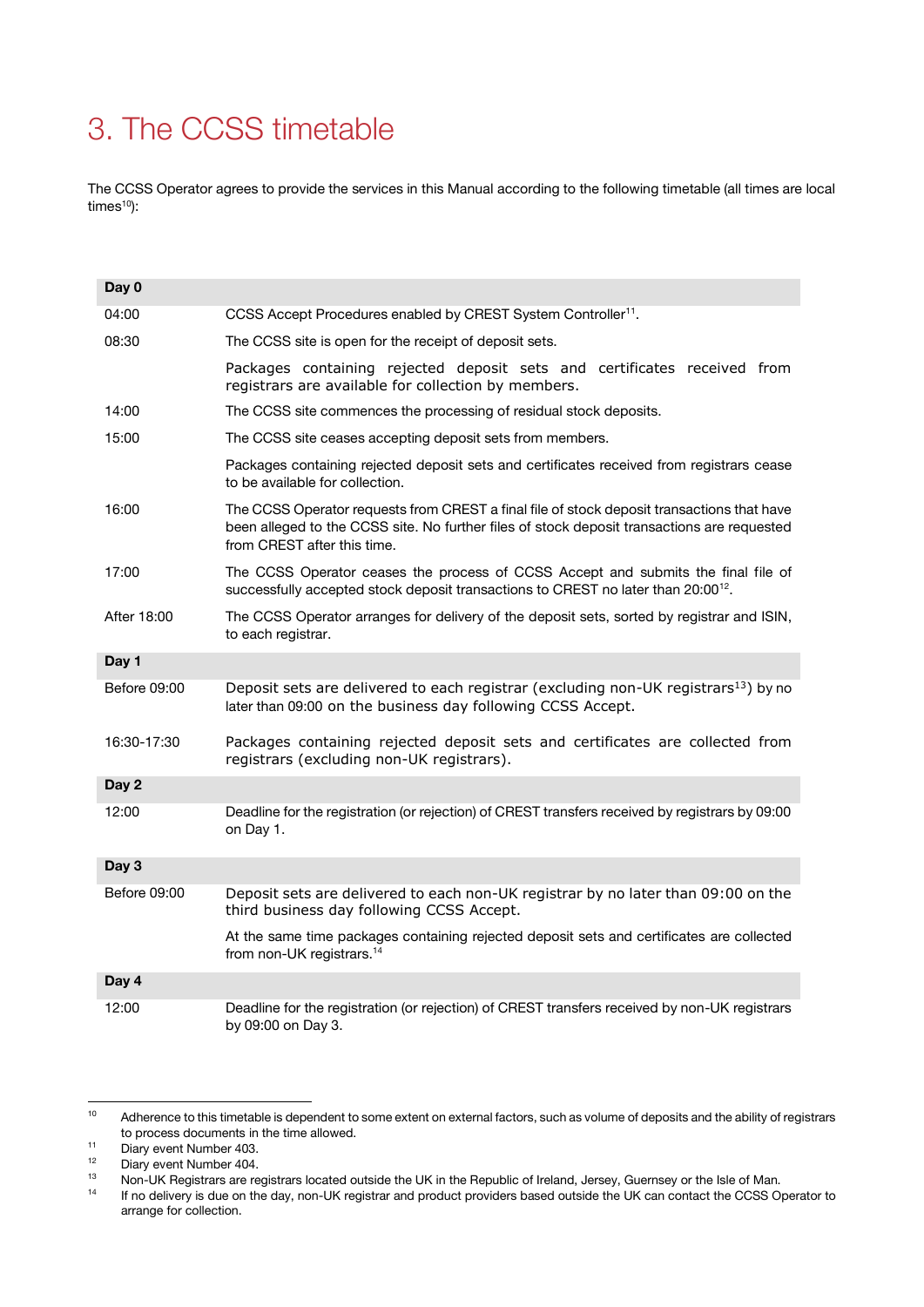In exceptional circumstances the CCSS Operator, with the agreement of the CREST System Controller, may extend the operation of CCSS Accept beyond 20:00, to no later than 22:00. In these circumstances members will be informed by a broadcast message and operational bulletin.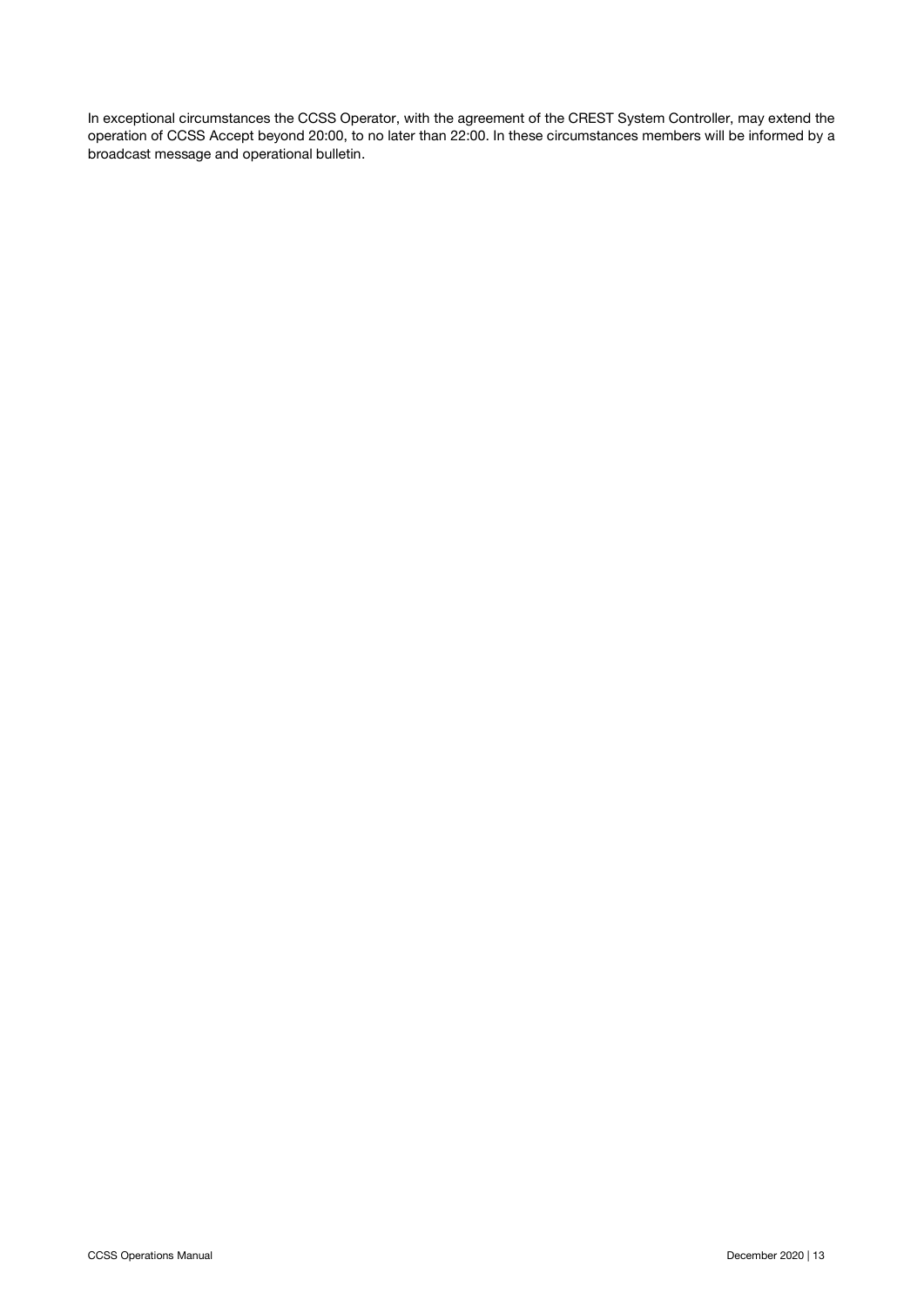# <span id="page-13-0"></span>4. Completion of the SDRN and bar-coding

## <span id="page-13-1"></span>4.1. The SDRN

The SDRN is the sole means by which the CCSS Operator conducts CCSS Accept. It must be applied in the box marked SDRN on the top right hand corner of the CREST Transfer Form. The SDRN must be completed in the following way:

The first five characters of the SDRN must represent the Participant ID of the transferee cited on the CREST Transfer Form and on the stock deposit transaction. This will be the Participant ID into whose CREST account the stock will be credited.

The remaining sixteen characters must represent the exact Transaction Reference from the relevant stock deposit transaction. It must not contain the Transaction ID (or any other reference).

Firms who are applying this SDRN in manual form, must preferably type the reference very clearly in the SDRN box on top of the CREST Transfer Form. The Participant ID and the Transaction Reference elements of the SDRN must be clearly separated. There is no need, when applying the reference manually, to pad the reference with trailing spaces.

Firms who are applying the SDRN in bar-coded format must pad any spare characters of the Participant ID or the Transaction Reference with the appropriate number of trailing spaces (not zeros or any other characters) to ensure that each bar-code represents the full 21 characters of the SDRN. For example, if a Participant ID is only 3 characters long, the next two characters should be padded with trailing spaces to make it 5 characters long. If the Transaction Reference is only 10 characters long an additional 6 trailing spaces must be bar-coded after the Transaction Reference to make it exactly 16 characters long.

Each stock deposit transaction must only relate to one deposit set.

<span id="page-13-2"></span>All deposit sets which do not conform to the above instructions will normally be rejected by the CCSS Operator.

#### 4.2. Bar-coding of the SDRN

Bar-codes must be printed using the Code 128 symbology. The narrowest bar width must be printed to a width of 8.3 mills as a minimum, and to an accuracy of plus or minus 2.82 mills. The maximum size of bar-code accepted will be 67 millimetres, excluding the quiet zones, to ensure that the code can be read using the majority of hand-held scanners. The minimum height of the bar-code must be 10 millimetres with the total height of the bar-code, including mandatory alphanumeric characters, not exceeding 30 millimetres. The quiet zones must be a minimum of 3 millimetres.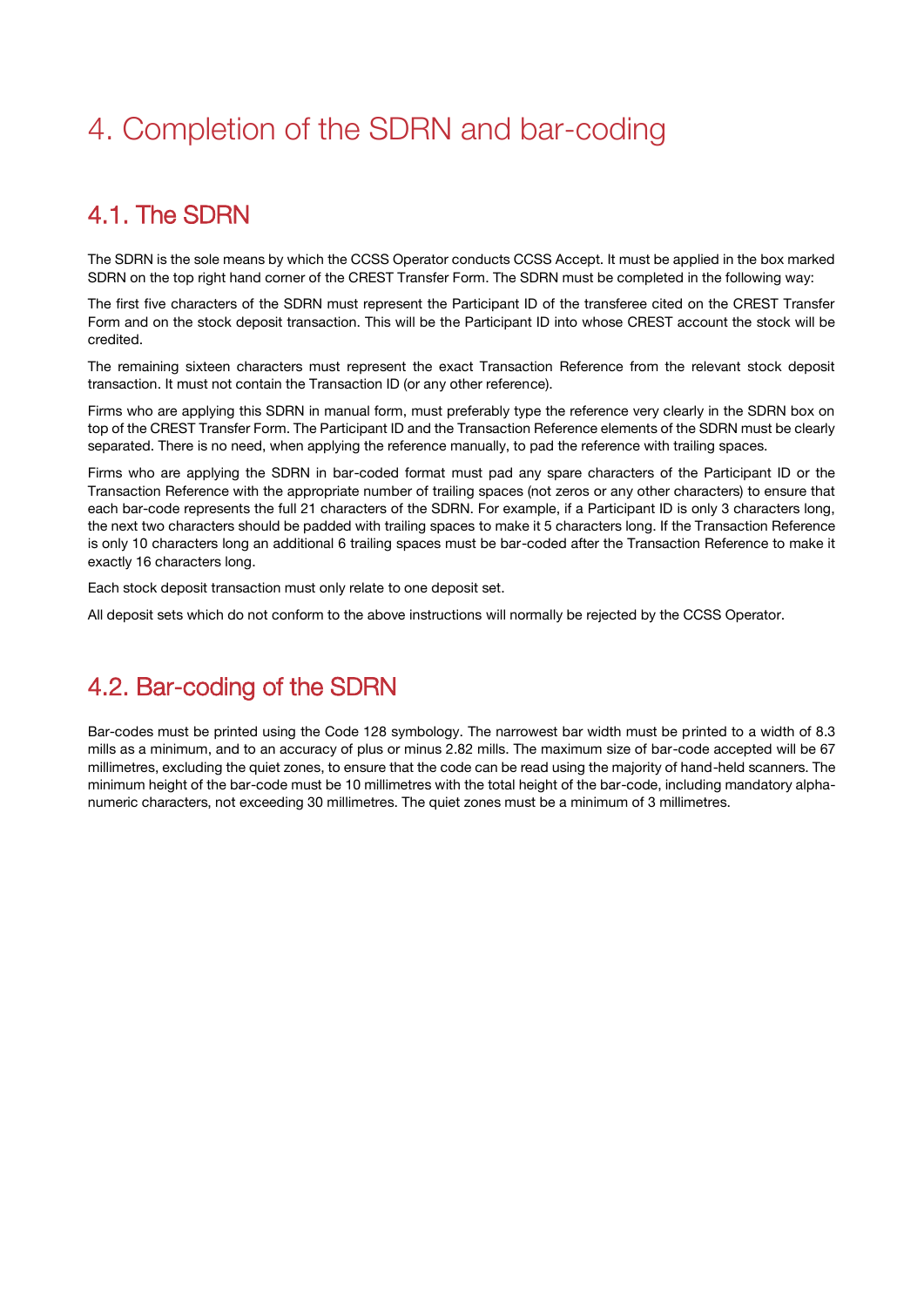# <span id="page-14-0"></span>5. Appendix 1: The CCSS site

Crest Courier and Sorting Service Euroclear UK & Ireland 33 Cannon Street London EC4M 5SB

#### **EUI Client Contact Centre** 08459 645648 (in the UK)

+44 20 7849 0199 (from Ireland) **Option 1**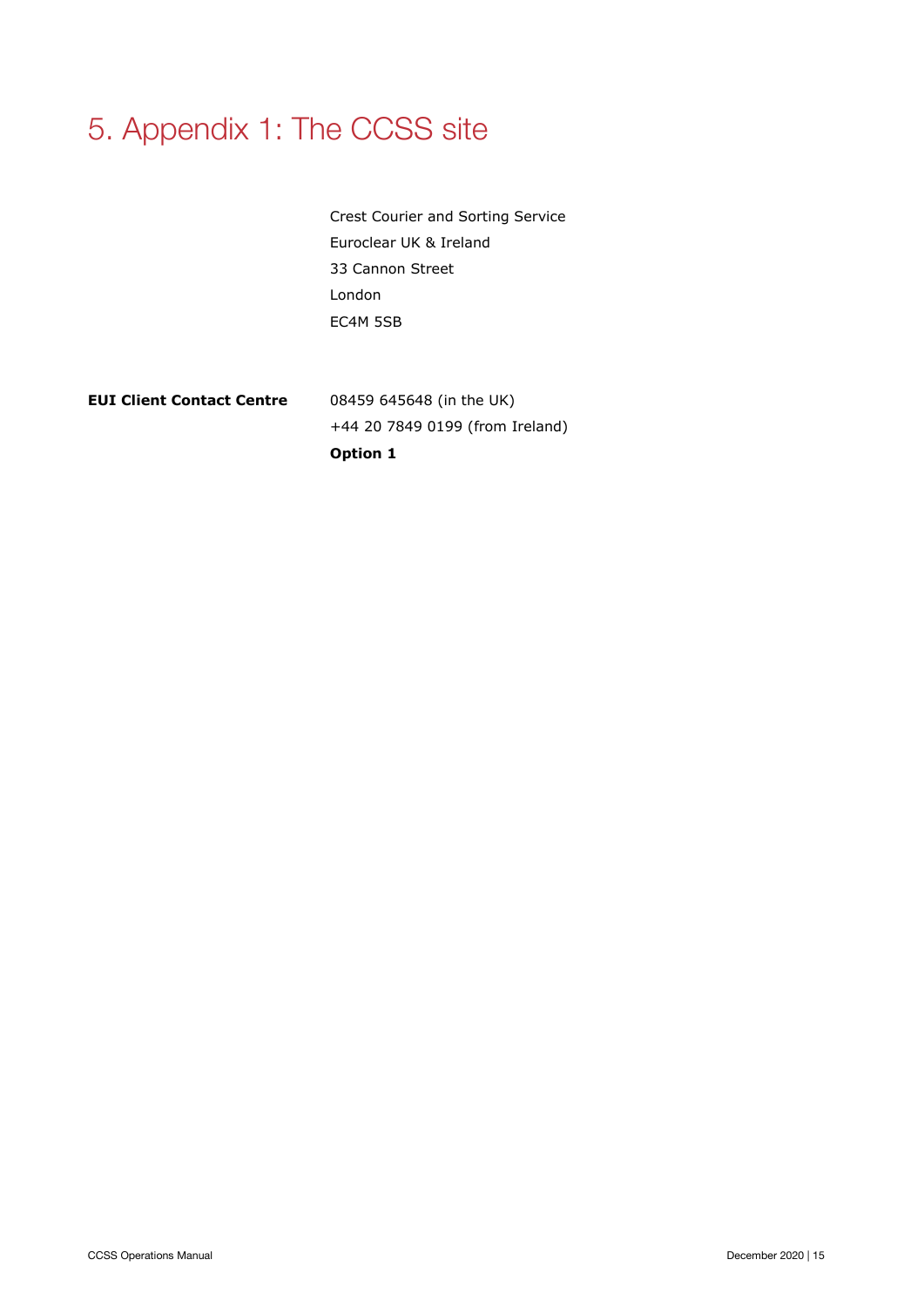# <span id="page-15-0"></span>6. Appendix 2: Application form for CCSS Security Card

#### *Part A: Company Details*

Company Name

Company Address (Full details of where the security card(s) are to be sent)

Contact Name & Telephone Number

Contact Email Address

#### *Part B: CCSS Details*

| 1 | How many Access Control Cards do you require?<br>(Maximum of 2) |            |     |  |  |  |  |  |
|---|-----------------------------------------------------------------|------------|-----|--|--|--|--|--|
| 2 | Delivery & Collection Method (please delete as appropriate):    |            |     |  |  |  |  |  |
|   | a) Company Representative                                       | <b>YES</b> | NO. |  |  |  |  |  |
|   | b)<br>Courier                                                   | <b>YES</b> | NO. |  |  |  |  |  |
|   | Courier Company Name:                                           |            |     |  |  |  |  |  |
|   | <b>Postal Service</b><br>C)                                     | <b>YES</b> | NO. |  |  |  |  |  |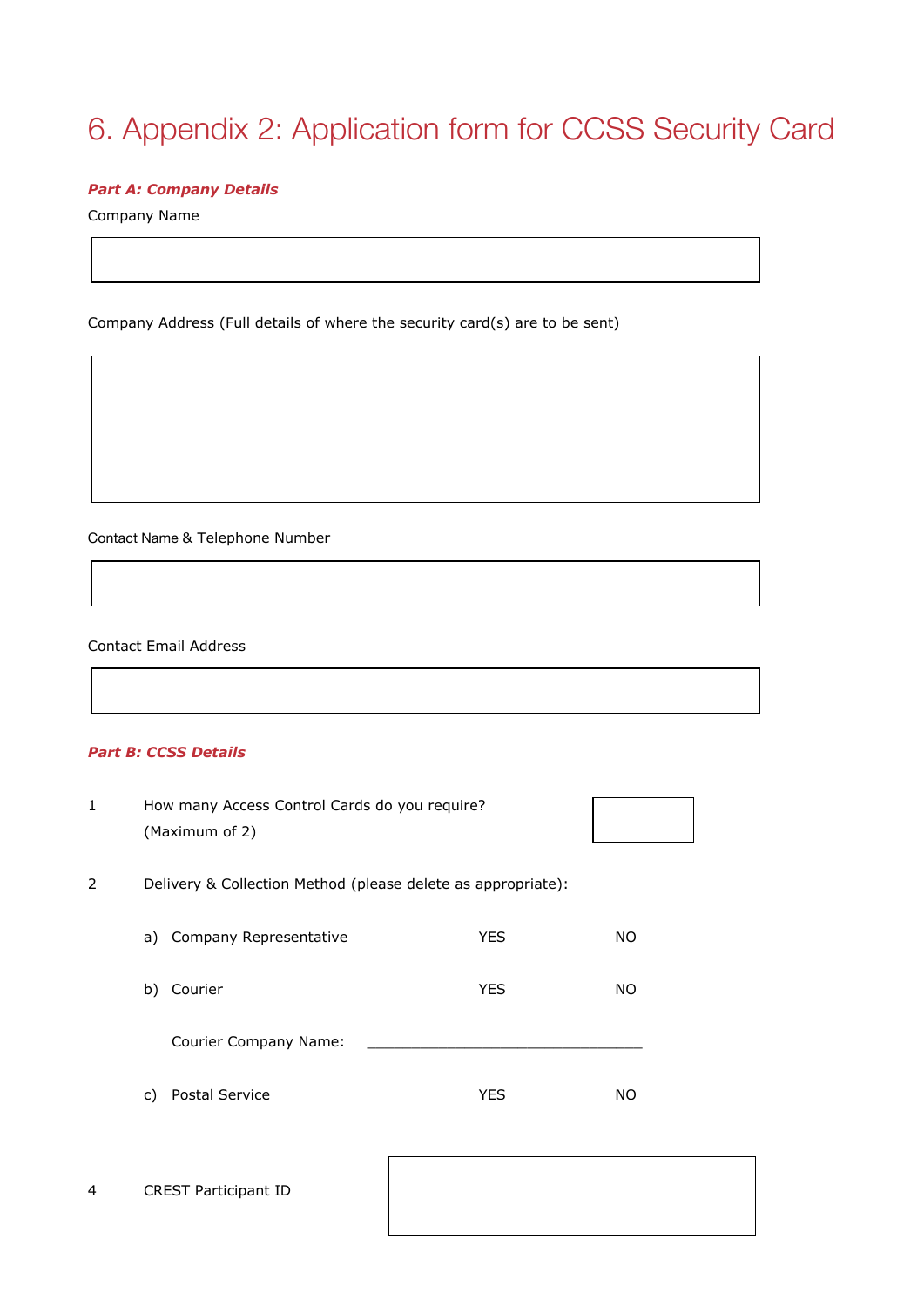#### 5 CREST Participant ID(s) to be associated with your Company?

In consideration of Euroclear UK & Ireland Limited allowing us to use the CREST Courier and Sorting Service ('CCSS') in connection with our participation in the CREST System and allowing us access to the premises from which the CCSS is to be provided ('the CCSS site'), we hereby undertake to observe and comply with and to procure that each of our employees and/or agents who uses the CCSS shall observe and comply with the security procedures from time to time prescribed by either of you and notified to us in relation to the use and operation of the CCSS (including, without limitation, the CCSS site).

Signed for and on behalf of **[***Insert Company Name***]** by

Signature:

| Full Name: |  |
|------------|--|
|------------|--|

Position: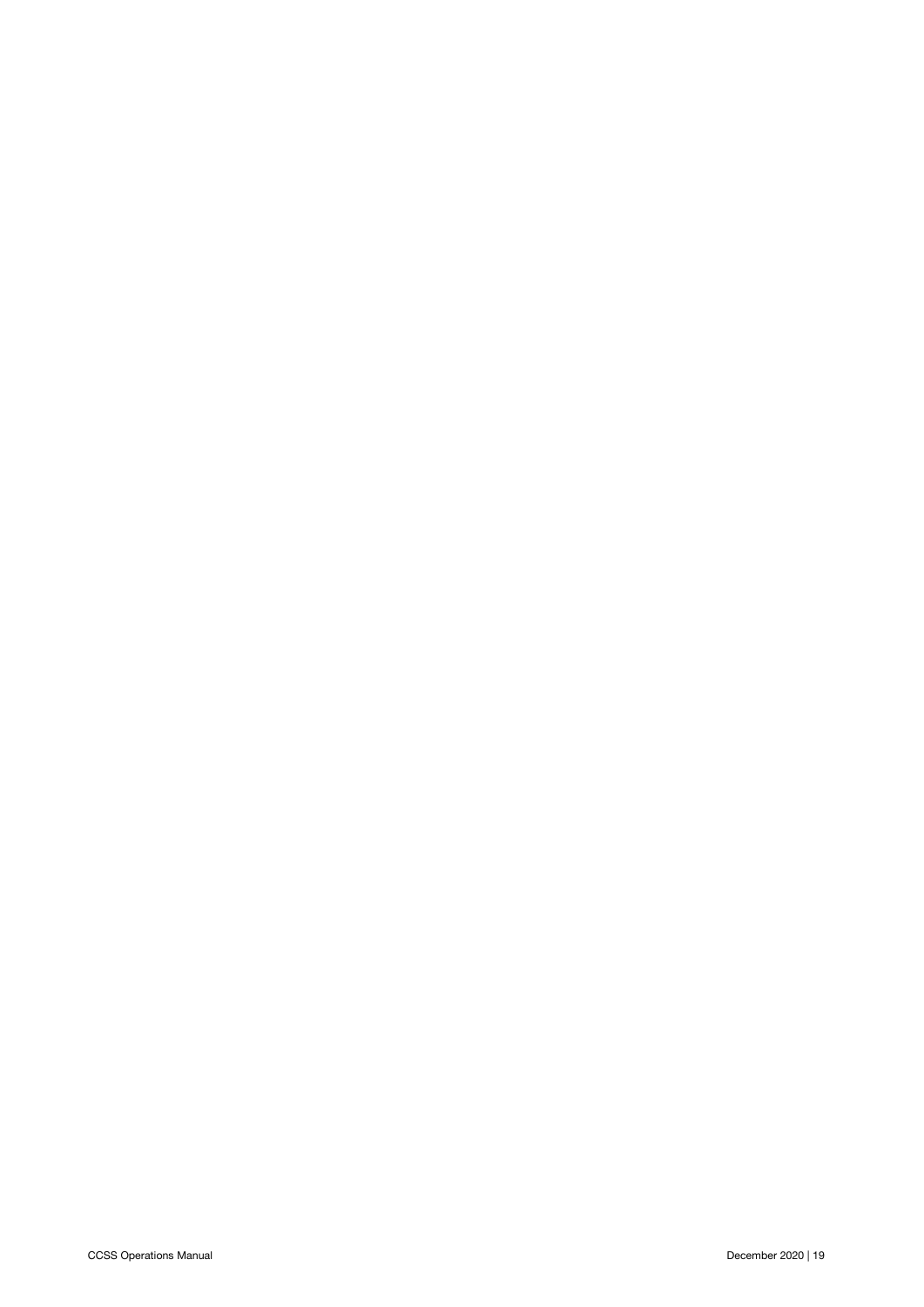# <span id="page-19-0"></span>7. Appendix 4a: CCSS rejection form – equities allotments and demats

| <b>CCSS LONDON</b>                                                 | PARTICIPANT<br>ID: |  |
|--------------------------------------------------------------------|--------------------|--|
|                                                                    |                    |  |
| The attached items have been rejected due to the following reason: |                    |  |
| Not on the CREST system                                            |                    |  |
| One or no deposit list                                             |                    |  |
| Incorrect deposit set on<br>list                                   |                    |  |
| unreadable<br>None<br>or<br><b>SDRN</b>                            |                    |  |
| No participant ID preceding transaction reference                  |                    |  |
| Duplicate SDRNs on separate transfer forms                         |                    |  |
| Rejected by CREST                                                  |                    |  |
| Other reason:                                                      |                    |  |
| Rejected by:                                                       |                    |  |
|                                                                    |                    |  |
|                                                                    |                    |  |

CREST PARTICIPANT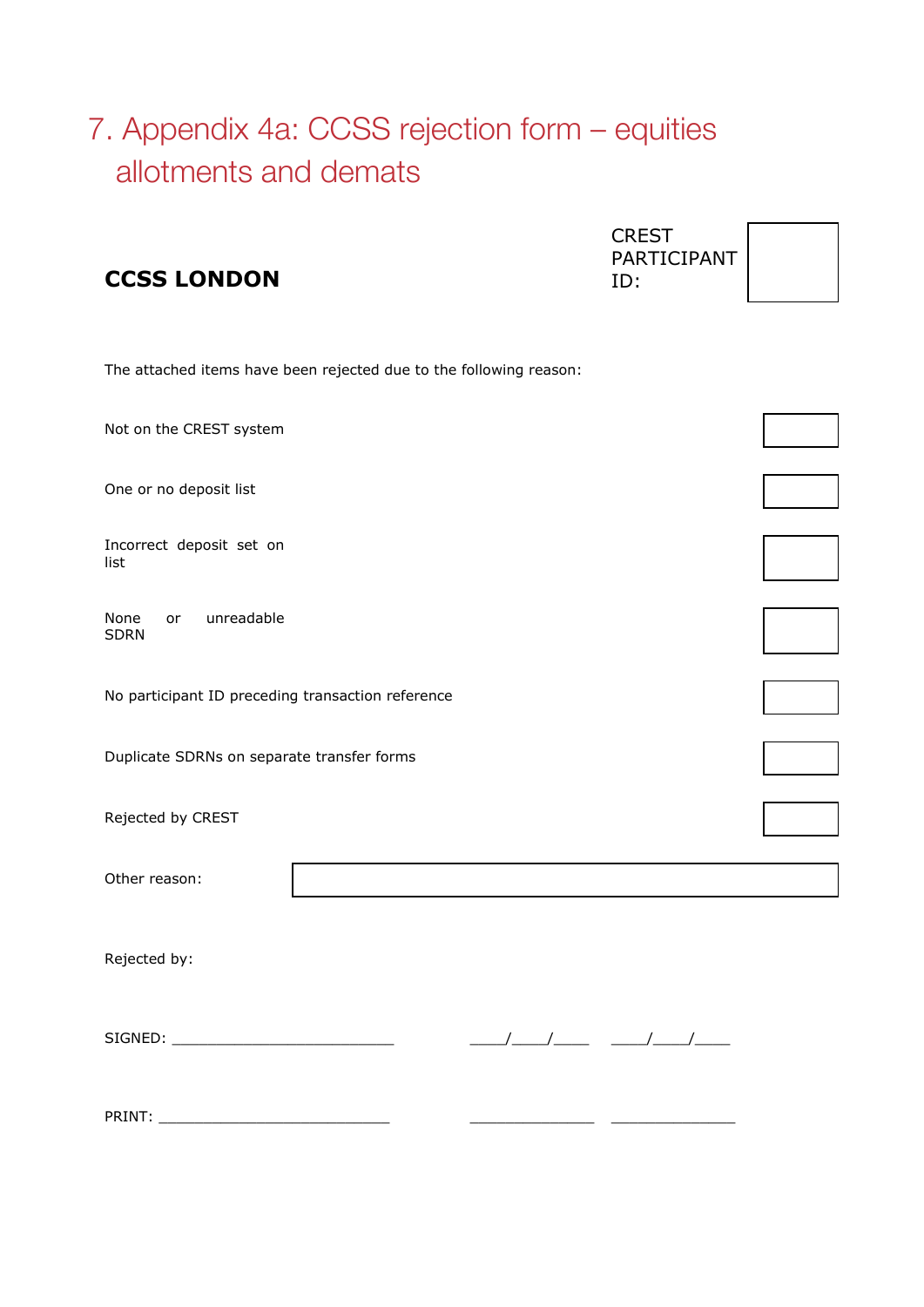# <span id="page-20-0"></span>8. Appendix 4b: CCSS rejection form – residuals and gilts

#### **CCSS LONDON**

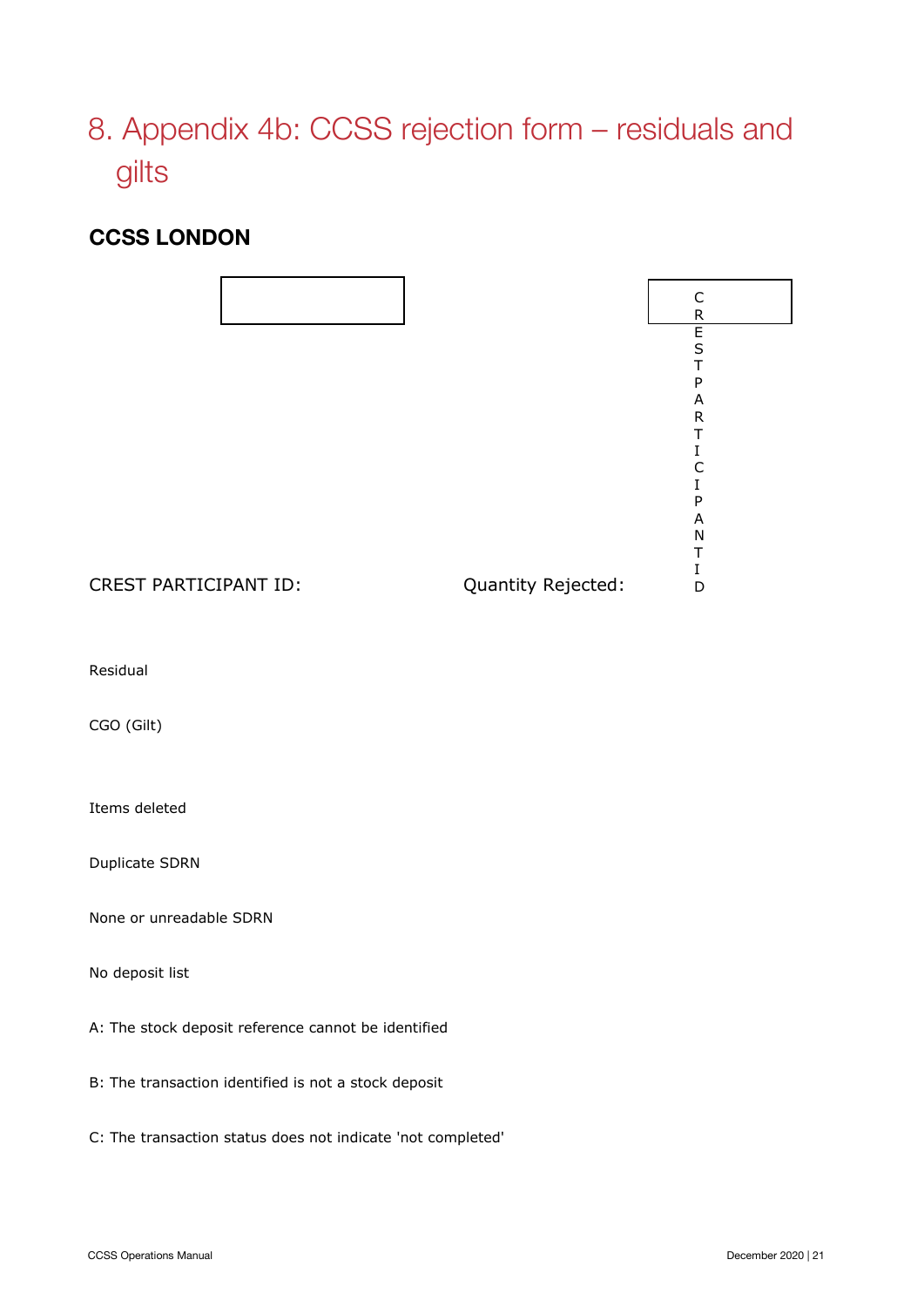D: The participant transaction status of the depositor does not

indicate 'Fully input'

E: The participant transaction status of the CCSS does not indicate

'Alleged to you'

F: The depositor is not enabled

G: The ISIN is not enabled

H: The transaction identified is not a residual

I: Invalid participant transaction status

J: Not the buyer in this transaction

K: Depositor is not the seller of stock

L: Transaction is 'non-settling'

O: Other, the reason for not accepting the certified stock deposit does not match any of the reasons

| SIGNED: |  |
|---------|--|
|---------|--|

DATE:  $\begin{array}{ccc} \hline & \end{array}$ 

PRINT: \_\_\_\_\_\_\_\_\_\_\_\_\_\_\_\_\_\_\_\_\_\_\_\_\_\_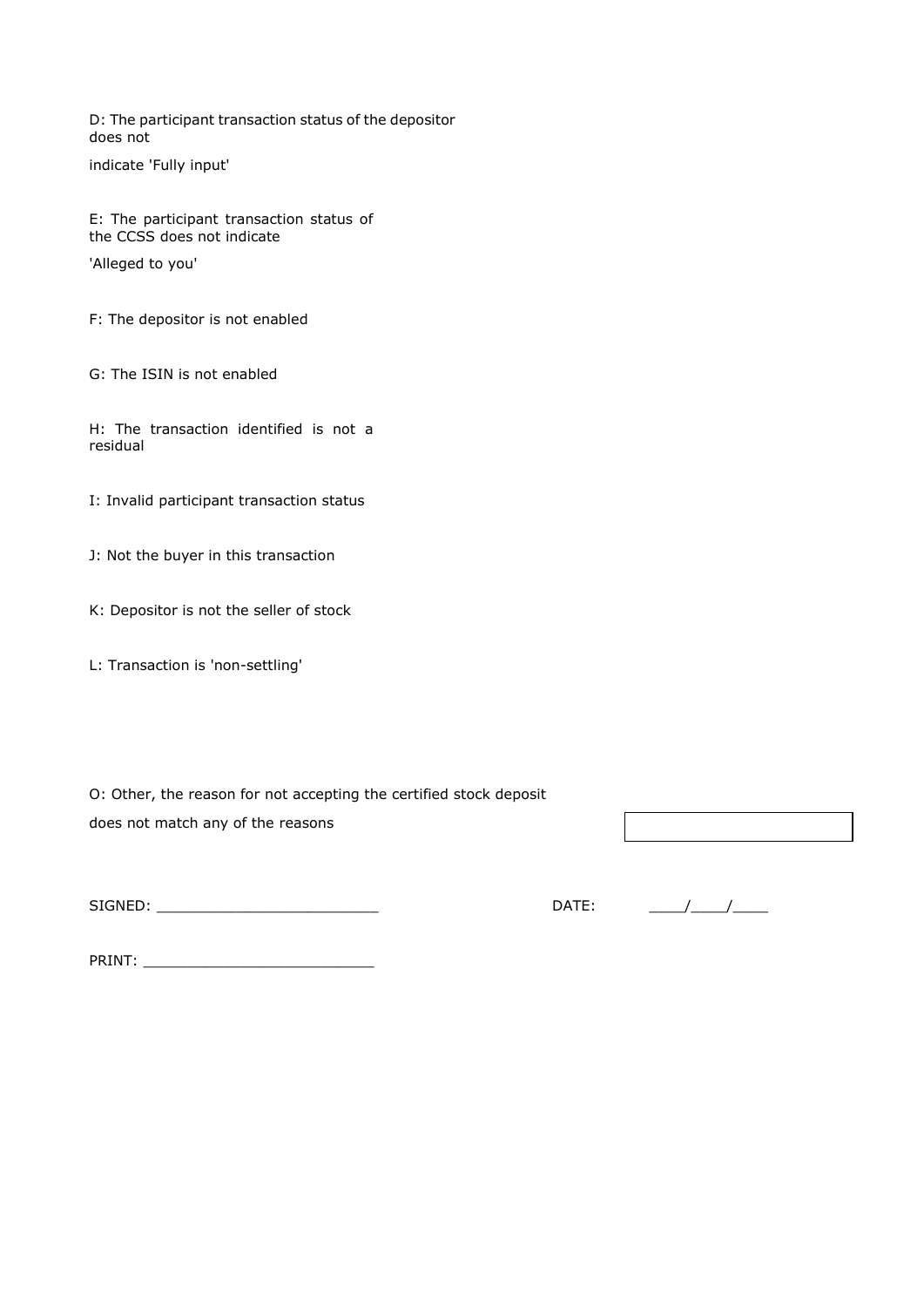# <span id="page-22-0"></span>9. Appendix 5: Draft registrars rejection docket

| <b>CREST</b>                      | Return to          | Participant ID                              |  |
|-----------------------------------|--------------------|---------------------------------------------|--|
| <b>Rejection</b><br><b>Docket</b> | <b>CCSS London</b> | Transaction Reference No.<br>(if available) |  |
|                                   |                    | Transferor's Name                           |  |
|                                   |                    | Registrar's ID                              |  |
|                                   |                    | Registrar's Ref                             |  |

Above this line for Registrar's use

Reason for rejection (one of the boxes must be ticked)

| Invalid Data.                                                              |
|----------------------------------------------------------------------------|
| Credit Stop. The Registrar cannot transfer the stock into the name of the  |
| transferee/participant due to a court order.                               |
| Debit Stop. The Registrar cannot transfer the stock out of the name of the |
| transferor(s) due to a court order.                                        |
| Insufficient stock in the transferor's holding.                            |
| Cannot locate transferor                                                   |
| Invalid security. The security code quoted has become garbled or the       |
| Registrar does not maintain that security.                                 |
| Transferee participant cannot be registered because its details have been  |
| incorrectly stated.                                                        |
| Invalid units of transfer.                                                 |
| Covering certificate(s) reported lost. Shareholder to confirm stop on      |
| certificate(s) can be removed.                                             |
| Indemnity issued and duplicate certificate issued against certificate(s)   |
| delivered.                                                                 |
| Confirmation of Transferor's name required.                                |
| Words and figures for stock deposit do not agree.                          |
| Signature of registered holders required.                                  |
|                                                                            |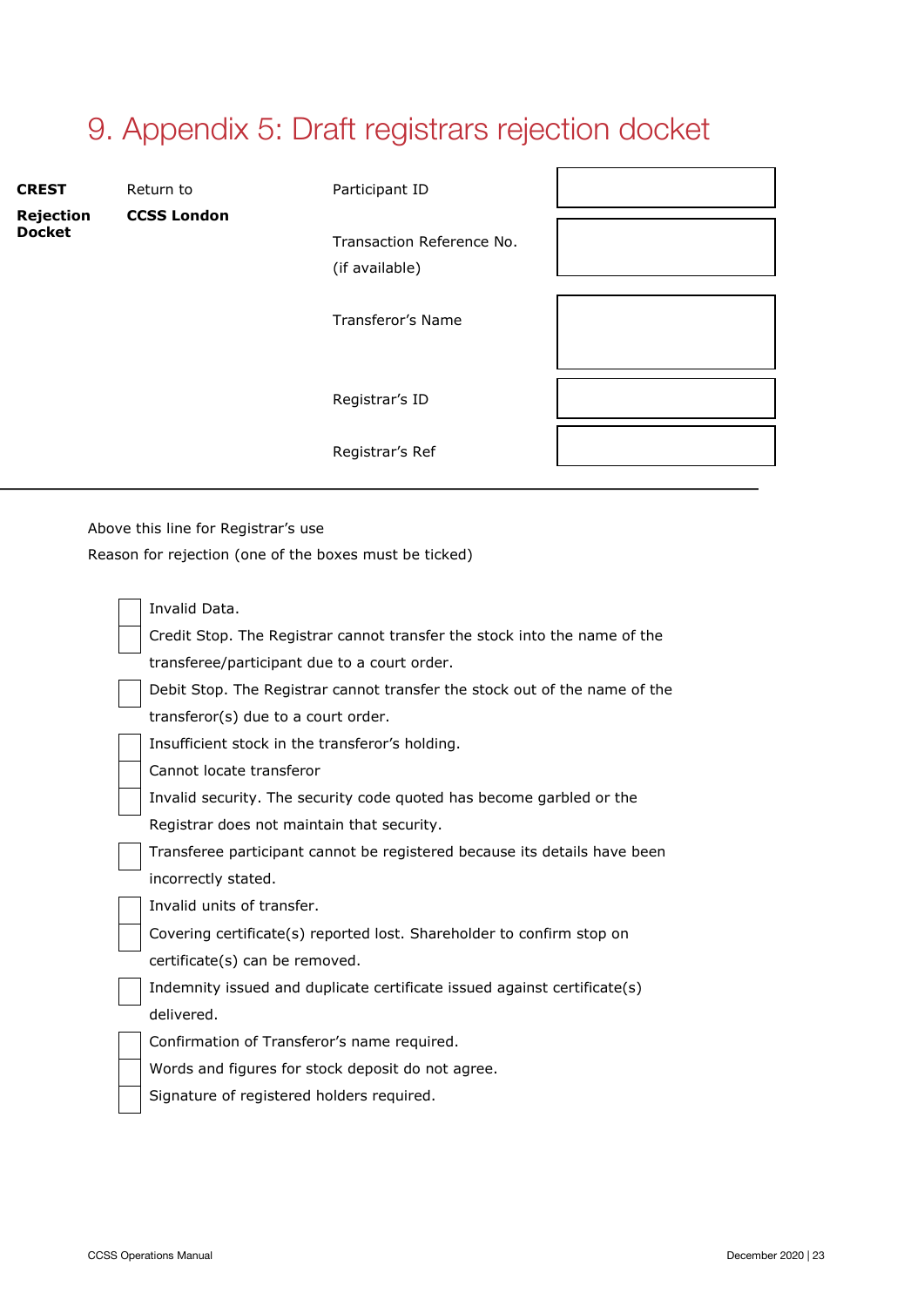Stamp of lodging agent required.

Representative capacities of persons signing not shown.

Alterations not initialled by lodging agent.

Grant of Representation/Power of Attorney/Articles required.

The reason for bad delivery does not match any of the above

Clarification of a reason above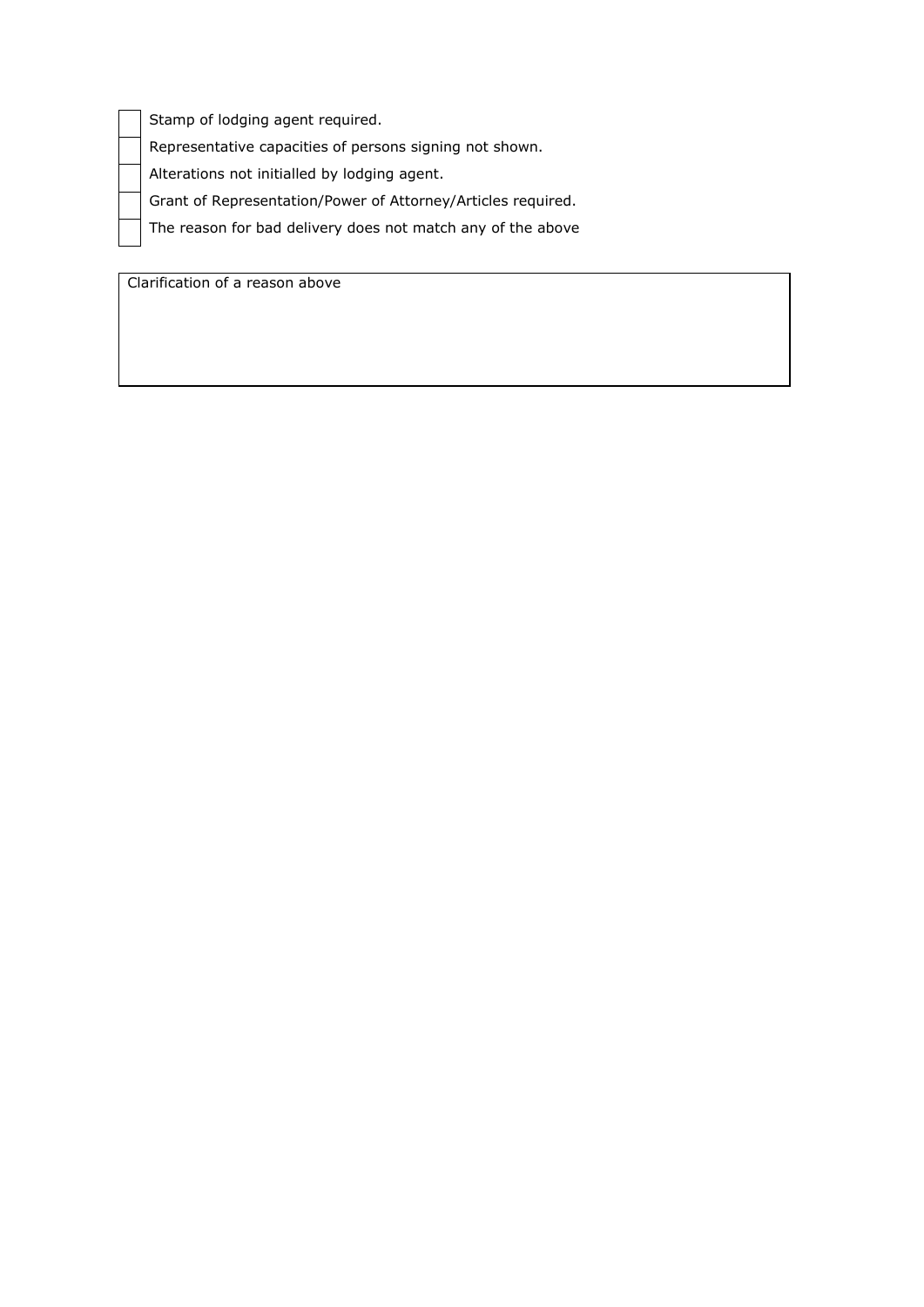# <span id="page-24-0"></span>10. Appendix 6: The CCSS and Dematerialisation Request Forms

The standard means for dematerialising holdings of securities into CREST is to send the certificates with a completed CREST Dematerialisation Form direct to the appropriate registrar. The member will not input a stock deposit transaction into CREST. The registrar normally processes the CREST Dematerialisation Form within five business days of receipt.

There may be circumstances where stock needs to be deposited into CREST for settling an onward delivery with no change of owner (for example, where a member holds certificates in the name of the nominee it is using as its main settlement account in CREST). In this case, CREST Dematerialisation Forms are used as part of a deposit set. The member inputs a stock deposit transaction (ASDN) and generates an SDRN for the deposit set. The stock deposit transaction can be linked to a delivery (ADVN) in CREST.

The CREST Dematerialisation Form and certificates should be delivered to the CCSS site in the same way as other deposit sets. At the CCSS site, the CREST Dematerialisation Form is receipted, processed and distributed to the appropriate registrar according to the procedures set out in this Manual. Processing of these deposits by registrars is subject to the 27-hour standard for deposit sets. To avoid imposing pressures on registrars which would affect the quality of service they are able to deliver, CREST Dematerialisation Forms should be delivered through the stock deposit mechanism *only* where the stock is needed in CREST to settle an onward delivery.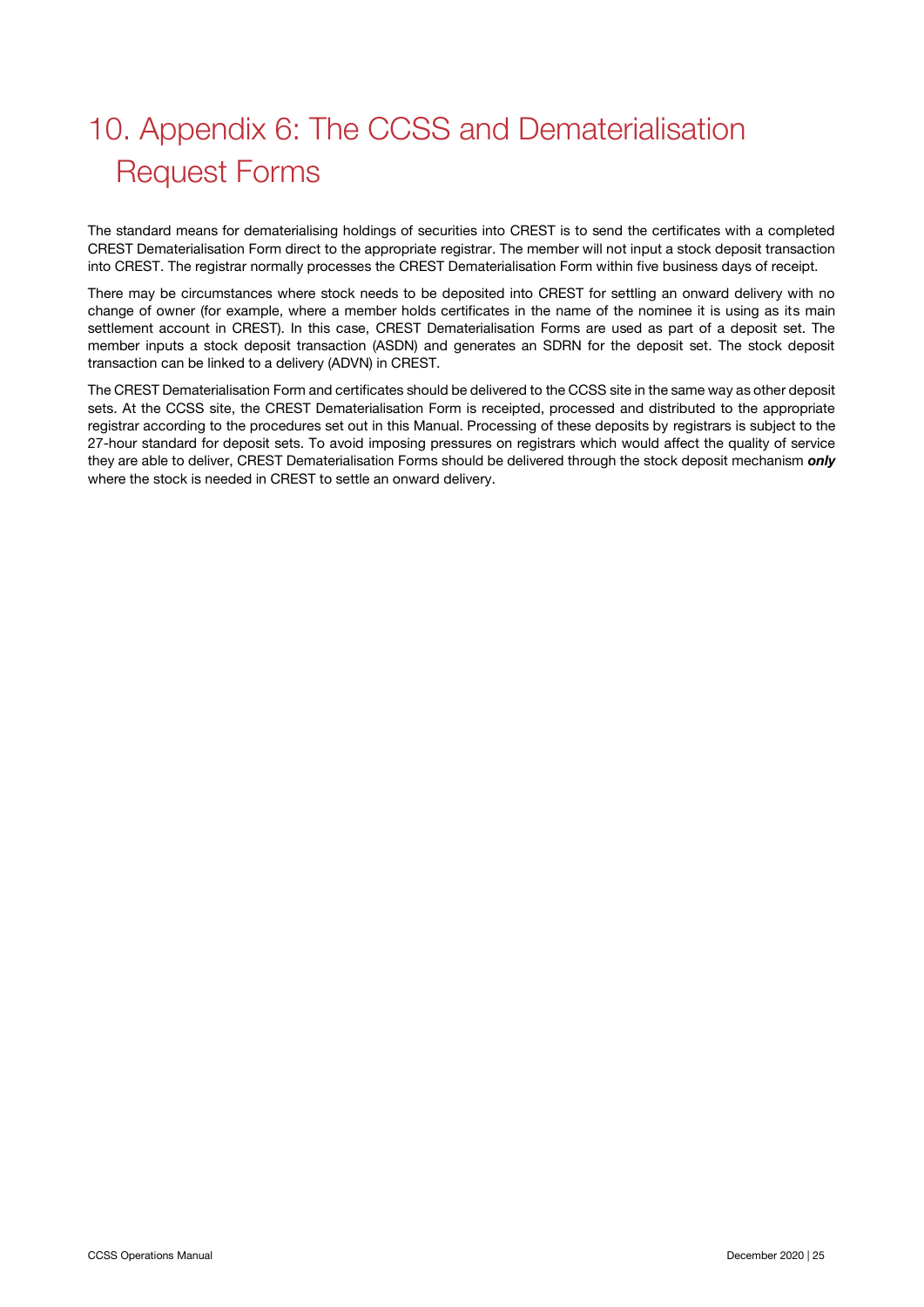# <span id="page-25-0"></span>11. Appendix 7: CCSS Manifest

## **CCSS Manifest**

| <b>Broker</b>                                                     | No.                            | No.   | <b>Broker</b> | No.  | No.   | <b>Broker</b> | No.  | No.   | <b>Broker</b> | No.  | No.   |
|-------------------------------------------------------------------|--------------------------------|-------|---------------|------|-------|---------------|------|-------|---------------|------|-------|
| Code                                                              | Sent                           | Rec'd | Code          | Sent | Rec'd | Code          | Sent | Rec'd | Code          | Sent | Rec'd |
| 092                                                               |                                |       | 335           |      |       | 69XHN         |      |       | <b>CEDEL</b>  |      |       |
| 097                                                               |                                |       | 336XX         |      |       | 6DKAV         |      |       | <b>CHKAV</b>  |      |       |
| <b>OLQAQ</b>                                                      |                                |       | 338           |      |       | 709           |      |       | CHQAQ         |      |       |
| <b>OMMAY</b>                                                      |                                |       | 33X24         |      |       | 716           |      |       | CI01          |      |       |
| 11301                                                             |                                |       | 352           |      |       | 742           |      |       | <b>DDQAQ</b>  |      |       |
| 117                                                               |                                |       | 382           |      |       | 762           |      |       | DL01A         |      |       |
| 118                                                               |                                |       | 384           |      |       | 7722          |      |       | DP01          |      |       |
| 130                                                               |                                |       | 393           |      |       | 784           |      |       | <b>DRMAY</b>  |      |       |
| 142                                                               |                                |       | 3GMAY         |      |       | 789           |      |       | EL010         |      |       |
| 142GW                                                             |                                |       | 3NKAV         |      |       | 7SMAY         |      |       | <b>EMMAY</b>  |      |       |
| 160                                                               |                                |       | 40XCQ         |      |       | 800           |      |       | <b>EXXLM</b>  |      |       |
| 173                                                               |                                |       | 427           |      |       | 801           |      |       | <b>FFOAD</b>  |      |       |
| 1AQAQ                                                             |                                |       | 432           |      |       | 805           |      |       | <b>GSMAY</b>  |      |       |
| 1G01A                                                             |                                |       | 446           |      |       | 827           |      |       | <b>JA01</b>   |      |       |
| 1GMAY                                                             |                                |       | 4GQAQ         |      |       | 82X01         |      |       | <b>JEMAY</b>  |      |       |
| 1HQAQ                                                             |                                |       | 50701         |      |       | 82XHN         |      |       | <b>JFQAQ</b>  |      |       |
| 1QMAY                                                             |                                |       | 50X23         |      |       | 834           |      |       | <b>KAS</b>    |      |       |
| 201                                                               |                                |       | 53401         |      |       | 842           |      |       | KB1A1         |      |       |
| 208                                                               |                                |       | 5417          |      |       | 871           |      |       | <b>KDUAA</b>  |      |       |
| 21101                                                             |                                |       | 546           |      |       | 872           |      |       | <b>KPKAV</b>  |      |       |
| 221                                                               |                                |       | 558           |      |       | 873           |      |       | LHQAQ         |      |       |
| 22XKF                                                             |                                |       | 573           |      |       | 895           |      |       | <b>LNKAV</b>  |      |       |
| 240                                                               |                                |       | 591           |      |       | 8HQAQ         |      |       | <b>MOMAY</b>  |      |       |
| 245                                                               |                                |       | 592           |      |       | 900           |      |       | <b>MRKAV</b>  |      |       |
| 249                                                               |                                |       | 5GQAQ         |      |       | 989           |      |       | <b>NNKAV</b>  |      |       |
| 252                                                               |                                |       | 5HQAQ         |      |       | 9FMAY         |      |       | <b>NOKAV</b>  |      |       |
| 256                                                               |                                |       | 5IKAV         |      |       | AA011         |      |       | <b>NOMAY</b>  |      |       |
| 269                                                               |                                |       | 5KKAV         |      |       | <b>ADQAQ</b>  |      |       | <b>OAMAY</b>  |      |       |
| 277                                                               |                                |       | 600           |      |       | AK01          |      |       | <b>OMMAY</b>  |      |       |
| 282                                                               |                                |       | 601           |      |       | <b>ATMAY</b>  |      |       | <b>OMUAA</b>  |      |       |
| 284A                                                              |                                |       | 614           |      |       | BA01F         |      |       | <b>OOKAV</b>  |      |       |
| 294                                                               |                                |       | 635           |      |       | BDL01         |      |       |               |      |       |
| 2AMAY                                                             |                                |       | 636           |      |       | BH01          |      |       |               |      |       |
| 2HMAY                                                             |                                |       | 648           |      |       | <b>BO01</b>   |      |       |               |      |       |
| 2PKAV                                                             |                                |       | 671           |      |       | <b>BP01</b>   |      |       |               |      |       |
| 303                                                               |                                |       | 686           |      |       | <b>BS110</b>  |      |       |               |      |       |
| 307                                                               |                                |       | 695           |      |       | BT01C         |      |       |               |      |       |
| 331                                                               |                                |       | 698           |      |       | CCX15         |      |       |               |      |       |
| <b>Registrar to Complete</b>                                      |                                |       |               |      |       |               |      |       |               |      |       |
| This tub sealed with 2 tags numbered                              |                                |       |               |      |       |               |      |       |               |      |       |
| Total envelopes dispatched                                        |                                |       |               |      |       |               |      |       |               |      |       |
| Consignment prepared by (Name)                                    |                                |       |               |      |       |               |      |       |               |      |       |
| Consignment prepared by (Signature)                               |                                |       |               |      |       |               |      |       |               |      |       |
| Contact telephone number                                          |                                |       |               |      |       |               |      |       |               |      |       |
| Email address for return of acquitted manifest                    |                                |       |               |      |       |               |      |       |               |      |       |
| Consignment despatch date                                         |                                |       |               |      |       |               |      |       |               |      |       |
| <b>CCSS to Complete</b>                                           |                                |       |               |      |       |               |      |       |               |      |       |
| Seals intact upon receipt $(Y / N - if N$ raise security enquiry) |                                |       |               |      |       |               |      |       |               |      |       |
| Total envelopes received                                          |                                |       |               |      |       |               |      |       |               |      |       |
|                                                                   | Consignment received by (Name) |       |               |      |       |               |      |       |               |      |       |
| Consignment received by (Signature)                               |                                |       |               |      |       |               |      |       |               |      |       |
| Consignment received date                                         |                                |       |               |      |       |               |      |       |               |      |       |

#### Registrar Name: \_\_\_\_\_\_\_\_\_\_\_\_\_\_\_\_\_\_\_\_\_\_\_\_\_\_\_\_\_\_\_\_\_\_\_\_\_\_